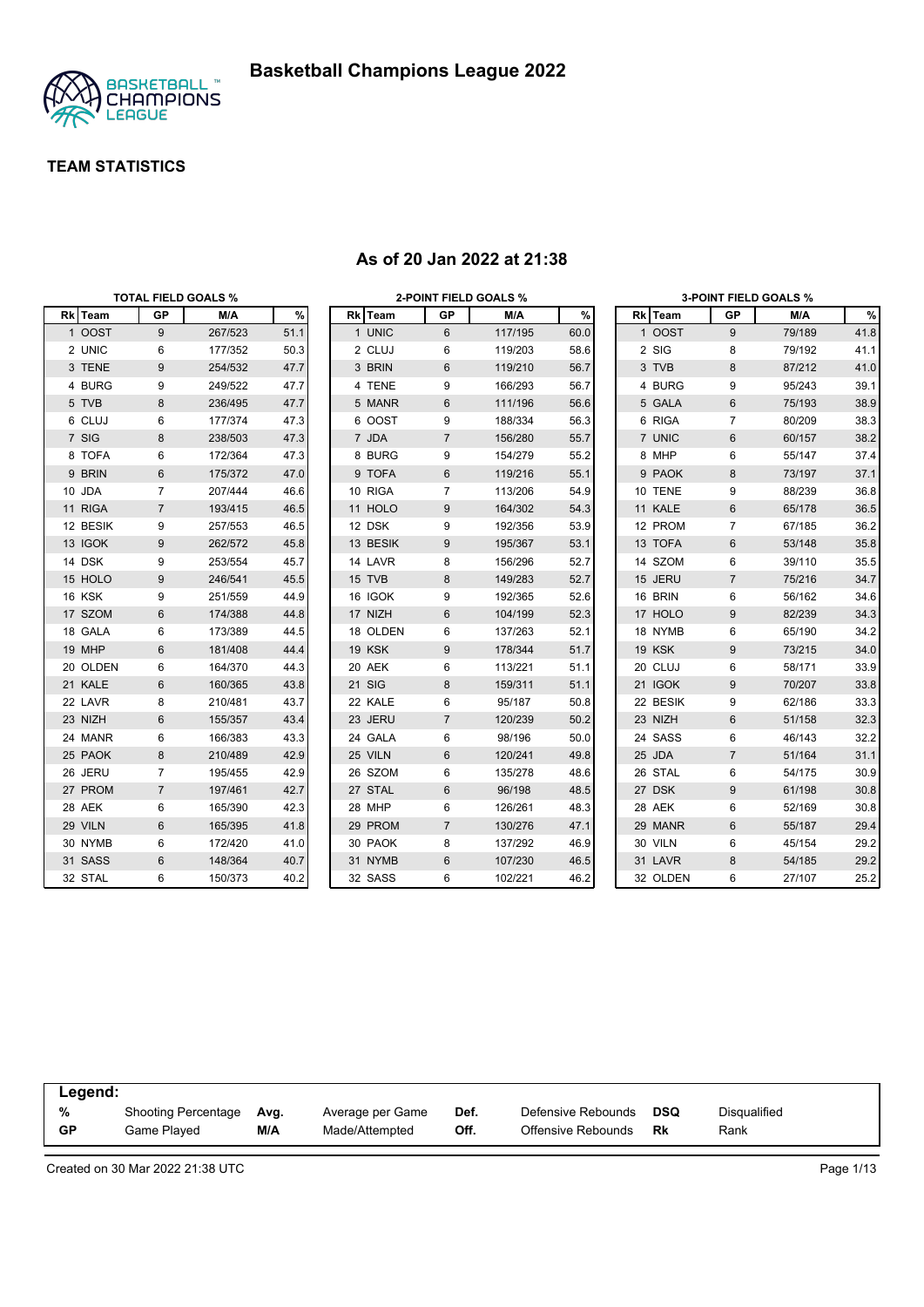

| <b>FREE THROWS %</b> |                |         |      | <b>POINTS FOR</b> |          |                |              |      | <b>POINTS AGAINST</b> |          |                  |              |      |
|----------------------|----------------|---------|------|-------------------|----------|----------------|--------------|------|-----------------------|----------|------------------|--------------|------|
| Rk Team              | <b>GP</b>      | M/A     | $\%$ |                   | Rk Team  | <b>GP</b>      | <b>Total</b> | Avg. |                       | Rk Team  | <b>GP</b>        | <b>Total</b> | Avg. |
| 1 GALA               | 6              | 104/122 | 85.2 |                   | 1 GALA   | 6              | 525          | 87.5 |                       | 1 UNIC   | 6                | 403          | 67.2 |
| 2 NYMB               | 6              | 72/85   | 84.7 |                   | 2 CLUJ   | 6              | 523          | 87.2 |                       | 2 JDA    | $\overline{7}$   | 510          | 72.9 |
| 3 VILN               | 6              | 100/125 | 80.0 |                   | 3 SIG    | 8              | 676          | 84.5 |                       | 3 SZOM   | 6                | 442          | 73.7 |
| 4 BURG               | 9              | 111/140 | 79.3 |                   | 4 OOST   | 9              | 756          | 84.0 |                       | 4 VILN   | 6                | 442          | 73.7 |
| 5 TVB                | 8              | 101/128 | 78.9 |                   | 5 TVB    | 8              | 660          | 82.5 |                       | 5 MANR   | $6\phantom{1}$   | 445          | 74.2 |
| 6 MHP                | 6              | 77/98   | 78.6 |                   | 6 MHP    | 6              | 494          | 82.3 |                       | 6 HOLO   | 9                | 669          | 74.3 |
| 7 DSK                | 9              | 135/172 | 78.5 |                   | 7 JERU   | $\overline{7}$ | 570          | 81.4 |                       | 7 TVB    | $\boldsymbol{8}$ | 596          | 74.5 |
| 8 STAL               | 6              | 95/122  | 77.9 |                   | 8 MANR   | 6              | 487          | 81.2 |                       | 8 MHP    | 6                | 450          | 75.0 |
| 9 BESIK              | 9              | 106/137 | 77.4 |                   | 9 TOFA   | 6              | 483          | 80.5 |                       | 9 TENE   | 9                | 678          | 75.3 |
| 10 NIZH              | 6              | 98/127  | 77.2 |                   | 10 NYMB  | 6              | 481          | 80.2 |                       | 10 PROM  | $\overline{7}$   | 529          | 75.6 |
| 11 HOLO              | 9              | 138/180 | 76.7 |                   | 11 VILN  | 6              | 475          | 79.2 |                       | 11 JERU  | $\overline{7}$   | 531          | 75.9 |
| 12 TOFA              | 6              | 86/113  | 76.1 |                   | 12 HOLO  | 9              | 712          | 79.1 |                       | 12 DSK   | 9                | 687          | 76.3 |
| 13 MANR              | 6              | 100/132 | 75.8 |                   | 13 AEK   | 6              | 471          | 78.5 |                       | 13 LAVR  | 8                | 617          | 77.1 |
| 14 UNIC              | 6              | 53/70   | 75.7 |                   | 14 TENE  | 9              | 706          | 78.4 |                       | 14 IGOK  | 9                | 694          | 77.1 |
| 15 OOST              | 9              | 143/189 | 75.7 |                   | 15 BURG  | 9              | 704          | 78.2 |                       | 15 TOFA  | 6                | 463          | 77.2 |
| 16 PROM              | $\overline{7}$ | 68/90   | 75.6 |                   | 16 DSK   | 9              | 702          | 78.0 |                       | 16 BESIK | 9                | 696          | 77.3 |
| 17 OLDEN             | 6              | 95/126  | 75.4 |                   | 17 UNIC  | 6              | 467          | 77.8 |                       | 17 KSK   | $9$              | 705          | 78.3 |
| 18 SASS              | 6              | 79/106  | 74.5 |                   | 18 BRIN  | 6              | 464          | 77.3 |                       | 18 BURG  | 9                | 715          | 79.4 |
| 19 KALE              | 6              | 78/105  | 74.3 |                   | 19 KALE  | 6              | 463          | 77.2 |                       | 19 RIGA  | $\overline{7}$   | 558          | 79.7 |
| 20 SIG               | 8              | 121/164 | 73.8 |                   | 20 RIGA  | $\overline{7}$ | 540          | 77.1 |                       | 20 STAL  | 6                | 483          | 80.5 |
| 21 KSK               | 9              | 106/144 | 73.6 |                   | 21 SZOM  | 6              | 461          | 76.8 |                       | 21 PAOK  | 8                | 644          | 80.5 |
| 22 LAVR              | 8              | 87/120  | 72.5 |                   | 22 NIZH  | 6              | 459          | 76.5 |                       | 22 SIG   | 8                | 646          | 80.8 |
| 23 PAOK              | 8              | 106/147 | 72.1 |                   | 23 IGOK  | 9              | 688          | 76.4 |                       | 23 OOST  | 9                | 728          | 80.9 |
| 24 AEK               | 6              | 89/125  | 71.2 |                   | 24 BESIK | 9              | 682          | 75.8 |                       | 24 GALA  | 6                | 486          | 81.0 |
| 25 SZOM              | 6              | 74/105  | 70.5 |                   | 25 KSK   | 9              | 681          | 75.7 |                       | 25 OLDEN | 6                | 491          | 81.8 |
| 26 JERU              | $\overline{7}$ | 105/149 | 70.5 |                   | 26 PROM  | $\overline{7}$ | 529          | 75.6 |                       | 26 KALE  | 6                | 501          | 83.5 |
| 27 TENE              | 9              | 110/160 | 68.8 |                   | 27 JDA   | $\overline{7}$ | 526          | 75.1 |                       | 27 NIZH  | $6\phantom{1}$   | 503          | 83.8 |
| 28 RIGA              | $\overline{7}$ | 74/109  | 67.9 |                   | 28 OLDEN | 6              | 450          | 75.0 |                       | 28 CLUJ  | 6                | 505          | 84.2 |
| 29 JDA               | $\overline{7}$ | 61/90   | 67.8 |                   | 29 PAOK  | 8              | 599          | 74.9 |                       | 29 BRIN  | $6\phantom{1}$   | 507          | 84.5 |
| 30 CLUJ              | 6              | 111/168 | 66.1 |                   | 30 STAL  | 6              | 449          | 74.8 |                       | 30 NYMB  | 6                | 509          | 84.8 |
| 31 BRIN              | 6              | 58/89   | 65.2 |                   | 31 SASS  | 6              | 421          | 70.2 |                       | 31 AEK   | 6                | 516          | 86.0 |
| 32 IGOK              | 9              | 94/151  | 62.3 |                   | 32 LAVR  | 8              | 561          | 70.1 |                       | 32 SASS  | $6\phantom{1}6$  | 516          | 86.0 |

| Legend:   |                            |      |                  |      |                    |     |              |  |
|-----------|----------------------------|------|------------------|------|--------------------|-----|--------------|--|
| %         | <b>Shooting Percentage</b> | Avg. | Average per Game | Def. | Defensive Rebounds | DSQ | Disqualified |  |
| <b>GP</b> | Game Played                | M/A  | Made/Attempted   | Off. | Offensive Rebounds | Rk  | Rank         |  |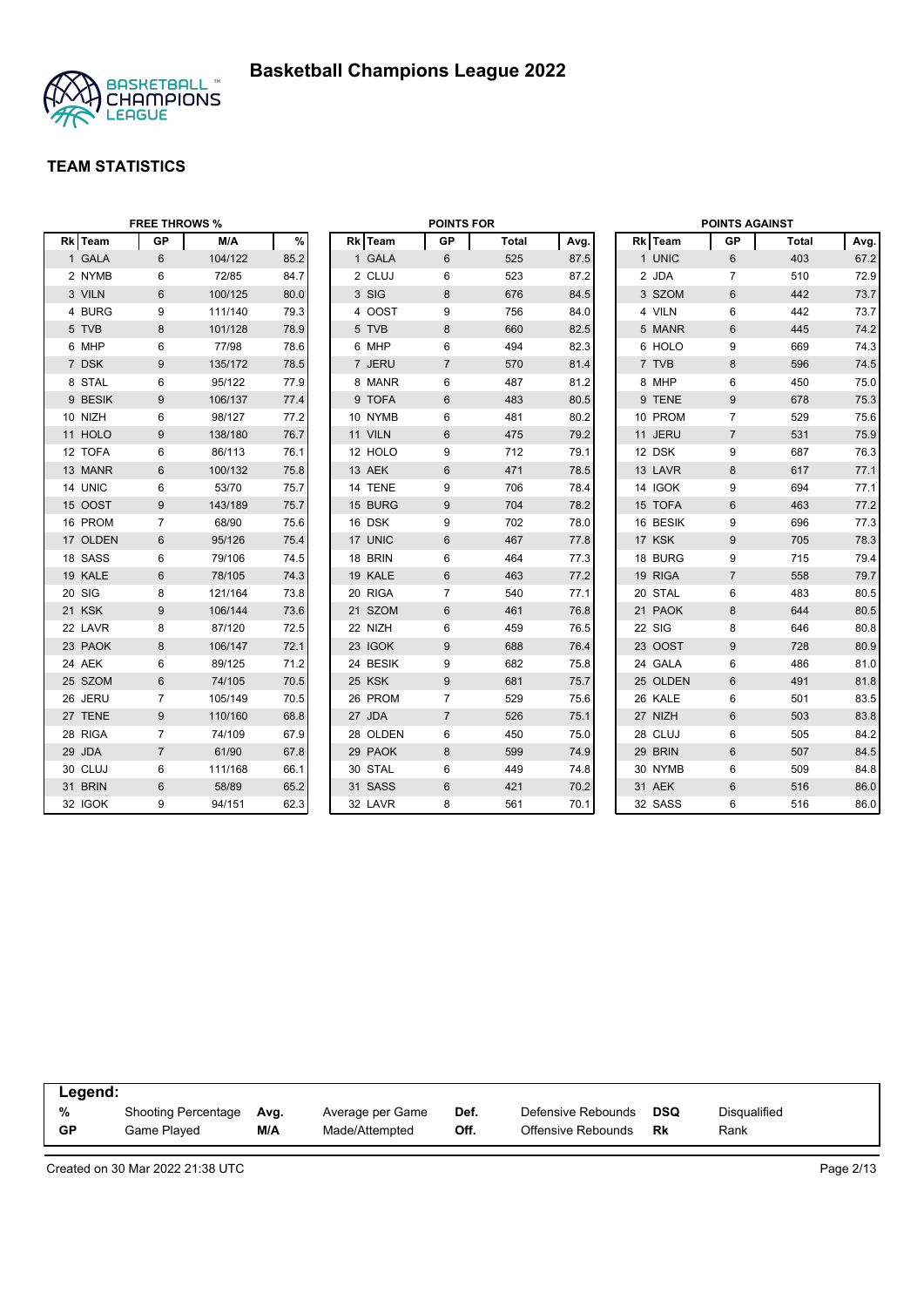

| <b>REBOUNDS</b> |                |      | <b>ASSISTS</b> |              |      |  |          | <b>FOULS</b>   |              |      |          |                |              |      |
|-----------------|----------------|------|----------------|--------------|------|--|----------|----------------|--------------|------|----------|----------------|--------------|------|
| Rk Team         | <b>GP</b>      | Off. | Def.           | <b>Total</b> | Avg. |  | Rk Team  | <b>GP</b>      | <b>Total</b> | Avg. | Rk Team  | <b>GP</b>      | <b>Total</b> | Avg. |
| 1 JERU          | $\overline{7}$ | 81   | 208            | 289          | 41.3 |  | 1 CLUJ   | 6              | 126          | 21.0 | 1 BRIN   | 6              | 136          | 22.7 |
| 2 SZOM          | 6              | 79   | 165            | 244          | 40.7 |  | 2 BRIN   | 6              | 123          | 20.5 | 2 KSK    | 9              | 196          | 21.8 |
| 3 PROM          | $\overline{7}$ | 87   | 195            | 282          | 40.3 |  | 3 OOST   | 9              | 181          | 20.1 | 3 DSK    | $9\,$          | 195          | 21.7 |
| 4 MANR          | 6              | 67   | 169            | 236          | 39.3 |  | 4 MANR   | 6              | 120          | 20.0 | 4 NYMB   | 6              | 130          | 21.7 |
| 5 MHP           | 6              | 88   | 145            | 233          | 38.8 |  | 5 NIZH   | 6              | 118          | 19.7 | 5 OOST   | 9              | 193          | 21.4 |
| 6 NYMB          | 6              | 71   | 159            | 230          | 38.3 |  | 6 SZOM   | 6              | 117          | 19.5 | 6 JERU   | $\overline{7}$ | 150          | 21.4 |
| 7 IGOK          | 9              | 111  | 229            | 340          | 37.8 |  | 7 UNIC   | 6              | 117          | 19.5 | 7 HOLO   | 9              | 192          | 21.3 |
| 8 STAL          | 6              | 67   | 159            | 226          | 37.7 |  | 8 TVB    | 8              | 155          | 19.4 | 8 NIZH   | 6              | 128          | 21.3 |
| 9 TVB           | 8              | 83   | 218            | 301          | 37.6 |  | 9 RIGA   | $\overline{7}$ | 136          | 19.4 | 9 PAOK   | 8              | 165          | 20.6 |
| 10 GALA         | 6              | 62   | 157            | 219          | 36.5 |  | 10 HOLO  | 9              | 172          | 19.1 | 10 MANR  | 6              | 122          | 20.3 |
| 11 CLUJ         | 6              | 74   | 143            | 217          | 36.2 |  | 11 BURG  | 9              | 169          | 18.8 | 11 SASS  | $6\phantom{1}$ | 121          | 20.2 |
| 12 VILN         | 6              | 81   | 135            | 216          | 36.0 |  | 12 TENE  | 9              | 167          | 18.6 | 12 TOFA  | $\,6\,$        | 121          | 20.2 |
| 13 KSK          | 9              | 111  | 211            | 322          | 35.8 |  | 13 GALA  | $\,6$          | 111          | 18.5 | 13 SZOM  | $\,6$          | 120          | 20.0 |
| 14 OOST         | 9              | 82   | 237            | 319          | 35.4 |  | 14 SIG   | 8              | 146          | 18.3 | 14 VILN  | 6              | 120          | 20.0 |
| 15 DSK          | 9              | 111  | 206            | 317          | 35.2 |  | 15 TOFA  | 6              | 108          | 18.0 | 15 BESIK | 9              | 178          | 19.8 |
| 16 TENE         | 9              | 83   | 234            | 317          | 35.2 |  | 16 IGOK  | 9              | 160          | 17.8 | 16 BURG  | 9              | 178          | 19.8 |
| 17 BESIK        | 9              | 88   | 227            | 315          | 35.0 |  | 17 KALE  | 6              | 103          | 17.2 | 17 RIGA  | $\overline{7}$ | 138          | 19.7 |
| 18 RIGA         | $\overline{7}$ | 70   | 173            | 243          | 34.7 |  | 18 JDA   | $\overline{7}$ | 118          | 16.9 | 18 CLUJ  | 6              | 117          | 19.5 |
| 19 SIG          | 8              | 98   | 179            | 277          | 34.6 |  | 19 NYMB  | 6              | 100          | 16.7 | 19 KALE  | 6              | 117          | 19.5 |
| 20 NIZH         | 6              | 73   | 133            | 206          | 34.3 |  | 20 SASS  | 6              | 100          | 16.7 | 20 IGOK  | 9              | 174          | 19.3 |
| 21 HOLO         | 9              | 84   | 224            | 308          | 34.2 |  | 21 VILN  | $6\phantom{1}$ | 100          | 16.7 | 21 PROM  | $\overline{7}$ | 135          | 19.3 |
| 22 UNIC         | 6              | 55   | 150            | 205          | 34.2 |  | 22 BESIK | 9              | 149          | 16.6 | 22 OLDEN | 6              | 116          | 19.3 |
| 23 PAOK         | 8              | 73   | 199            | 272          | 34.0 |  | 23 PROM  | $\overline{7}$ | 116          | 16.6 | 23 TENE  | 9              | 171          | 19.0 |
| 24 JDA          | 7              | 78   | 159            | 237          | 33.9 |  | 24 PAOK  | 8              | 128          | 16.0 | 24 SIG   | 8              | 149          | 18.6 |
| 25 BURG         | 9              | 88   | 215            | 303          | 33.7 |  | 25 JERU  | $\overline{7}$ | 111          | 15.9 | 25 TVB   | 8              | 149          | 18.6 |
| 26 KALE         | 6              | 57   | 143            | 200          | 33.3 |  | 26 STAL  | 6              | 95           | 15.8 | 26 MHP   | 6              | 111          | 18.5 |
| 27 BRIN         | 6              | 43   | 151            | 194          | 32.3 |  | 27 DSK   | 9              | 139          | 15.4 | 27 STAL  | 6              | 111          | 18.5 |
| 28 LAVR         | 8              | 68   | 186            | 254          | 31.8 |  | 28 AEK   | 6              | 92           | 15.3 | 28 LAVR  | 8              | 147          | 18.4 |
| 29 OLDEN        | 6              | 60   | 130            | 190          | 31.7 |  | 29 OLDEN | 6              | 92           | 15.3 | 29 AEK   | 6              | 110          | 18.3 |
| 30 TOFA         | 6              | 61   | 129            | 190          | 31.7 |  | 30 KSK   | 9              | 136          | 15.1 | 30 GALA  | 6              | 109          | 18.2 |
| 31 AEK          | 6              | 62   | 126            | 188          | 31.3 |  | 31 MHP   | 6              | 84           | 14.0 | 31 JDA   | $\overline{7}$ | 127          | 18.1 |
| 32 SASS         | 6              | 60   | 120            | 180          | 30.0 |  | 32 LAVR  | 8              | 102          | 12.8 | 32 UNIC  | $\,6\,$        | 107          | 17.8 |

| Legend: |                            |      |                  |      |                    |     |              |
|---------|----------------------------|------|------------------|------|--------------------|-----|--------------|
| %       | <b>Shooting Percentage</b> | Ava. | Average per Game | Def. | Defensive Rebounds | DSQ | Disqualified |
| GP      | Game Plaved                | M/A  | Made/Attempted   | Off. | Offensive Rebounds | Rk  | Rank         |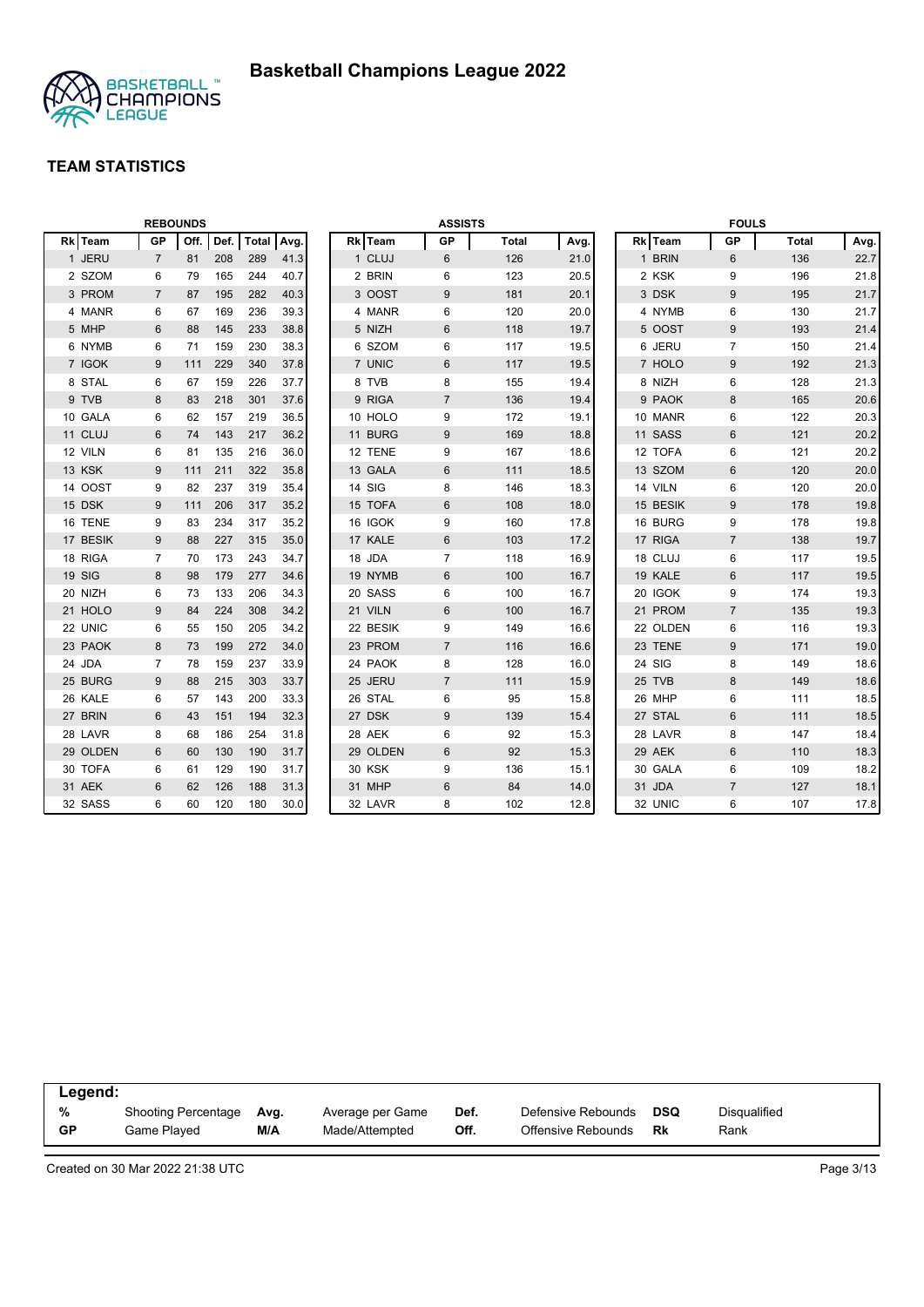

| <b>TURNOVERS</b> |                |       |      | <b>STEALS</b> |          |                |              |      | <b>BLOCKED SHOTS</b> |          |                |       |         |
|------------------|----------------|-------|------|---------------|----------|----------------|--------------|------|----------------------|----------|----------------|-------|---------|
| Rk Team          | <b>GP</b>      | Total | Avg. |               | Rk Team  | GP             | <b>Total</b> | Avg. |                      | Rk Team  | <b>GP</b>      | Total | Avg.    |
| 1 BURG           | 9              | 154   | 17.1 |               | 1 DSK    | 9              | 90           | 10.0 |                      | 1 KSK    | 9              | 40    | 4.4     |
| 2 DSK            | 9              | 149   | 16.6 |               | 2 JDA    | $\overline{7}$ | 64           | 9.1  |                      | 2 MHP    | 6              | 26    | 4.3     |
| 3 RIGA           | $\overline{7}$ | 112   | 16.0 |               | 3 VILN   | 6              | 52           | 8.7  |                      | 3 BESIK  | 9              | 36    | 4.0     |
| 4 UNIC           | 6              | 95    | 15.8 |               | 4 CLUJ   | 6              | 51           | 8.5  |                      | 4 JERU   | $\overline{7}$ | 26    | 3.7     |
| 5 STAL           | 6              | 94    | 15.7 |               | 5 JERU   | $\overline{7}$ | 54           | 7.7  |                      | 5 RIGA   | $\overline{7}$ | 26    | 3.7     |
| 6 NIZH           | 6              | 93    | 15.5 |               | 6 OLDEN  | 6              | 45           | 7.5  |                      | 6 TVB    | 8              | 29    | 3.6     |
| 7 SASS           | 6              | 93    | 15.5 |               | 7 SIG    | 8              | 59           | 7.4  |                      | 7 CLUJ   | 6              | 21    | 3.5     |
| 8 CLUJ           | 6              | 92    | 15.3 |               | 8 GALA   | 6              | 44           | 7.3  |                      | 8 SASS   | 6              | 19    | 3.2     |
| 9 MANR           | $6\phantom{1}$ | 89    | 14.8 |               | 9 STAL   | 6              | 44           | 7.3  |                      | 9 SZOM   | $6\phantom{1}$ | 19    | 3.2     |
| 10 JERU          | 7              | 103   | 14.7 |               | 10 UNIC  | 6              | 44           | 7.3  |                      | 10 TENE  | 9              | 26    | 2.9     |
| 11 KALE          | 6              | 88    | 14.7 |               | 11 SZOM  | 6              | 43           | 7.2  |                      | 11 JDA   | $\overline{7}$ | 20    | 2.9     |
| 12 PROM          | 7              | 101   | 14.4 |               | 12 TOFA  | 6              | 43           | 7.2  |                      | 12 MANR  | 6              | 17    | 2.8     |
| 13 OOST          | 9              | 129   | 14.3 |               | 13 MHP   | 6              | 42           | 7.0  |                      | 13 BURG  | 9              | 24    | 2.7     |
| 14 BRIN          | 6              | 82    | 13.7 |               | 14 SASS  | 6              | 42           | 7.0  |                      | 14 OOST  | 9              | 24    | 2.7     |
| 15 BESIK         | 9              | 120   | 13.3 |               | 15 LAVR  | 8              | 54           | 6.8  |                      | 15 TOFA  | $6\phantom{1}$ | 16    | 2.7     |
| 16 SZOM          | 6              | 78    | 13.0 |               | 16 AEK   | 6              | 41           | 6.8  |                      | 16 UNIC  | 6              | 16    | 2.7     |
| 17 VILN          | $6\phantom{1}$ | 78    | 13.0 |               | 17 MANR  | 6              | 41           | 6.8  |                      | 17 HOLO  | 9              | 23    | 2.6     |
| 18 HOLO          | 9              | 116   | 12.9 |               | 18 BESIK | 9              | 59           | 6.6  |                      | 18 IGOK  | 9              | 23    | 2.6     |
| 19 IGOK          | 9              | 116   | 12.9 |               | 19 HOLO  | 9              | 59           | 6.6  |                      | 19 STAL  | $6\phantom{1}$ | 15    | 2.5     |
| 20 KSK           | 9              | 116   | 12.9 |               | 20 IGOK  | 9              | 57           | 6.3  |                      | 20 VILN  | 6              | 15    | 2.5     |
| 21 TVB           | 8              | 102   | 12.8 |               | 21 BRIN  | $6\,$          | 37           | 6.2  |                      | 21 LAVR  | $\bf 8$        | 19    | 2.4     |
| 22 JDA           | $\overline{7}$ | 88    | 12.6 |               | 22 NYMB  | 6              | 37           | 6.2  |                      | 22 PAOK  | 8              | 19    | 2.4     |
| 23 TOFA          | $\,6\,$        | 75    | 12.5 |               | 23 TENE  | 9              | 52           | 5.8  |                      | 23 PROM  | $\overline{7}$ | 16    | 2.3     |
| 24 LAVR          | 8              | 98    | 12.3 |               | 24 TVB   | 8              | 46           | 5.8  |                      | 24 GALA  | 6              | 13    | 2.2     |
| 25 PAOK          | 8              | 98    | 12.3 |               | 25 PROM  | $\overline{7}$ | 39           | 5.6  |                      | 25 OLDEN | $6\phantom{1}$ | 13    | 2.2     |
| 26 SIG           | 8              | 98    | 12.3 |               | 26 RIGA  | $\overline{7}$ | 39           | 5.6  |                      | 26 NIZH  | 6              | 12    | 2.0     |
| 27 TENE          | 9              | 109   | 12.1 |               | 27 BURG  | 9              | 49           | 5.4  |                      | 27 AEK   | $6\phantom{1}$ | 11    | 1.8     |
| 28 OLDEN         | 6              | 71    | 11.8 |               | 28 KSK   | 9              | 49           | 5.4  |                      | 28 DSK   | 9              | 15    | 1.7     |
| 29 MHP           | 6              | 68    | 11.3 |               | 29 NIZH  | 6              | 31           | 5.2  |                      | 29 BRIN  | 6              | 10    | 1.7     |
| 30 NYMB          | 6              | 67    | 11.2 |               | 30 PAOK  | 8              | 41           | 5.1  |                      | 30 KALE  | 6              | 10    | 1.7     |
| 31 AEK           | 6              | 62    | 10.3 |               | 31 KALE  | $6\,$          | 28           | 4.7  |                      | 31 SIG   | 8              | 11    | 1.4     |
| 32 GALA          | 6              | 62    | 10.3 |               | 32 OOST  | 9              | 37           | 4.1  |                      | 32 NYMB  | 6              | 3     | $0.5\,$ |

| Legend:   |                            |      |                  |      |                    |            |              |  |
|-----------|----------------------------|------|------------------|------|--------------------|------------|--------------|--|
| %         | <b>Shooting Percentage</b> | Avg. | Average per Game | Def. | Defensive Rebounds | <b>DSQ</b> | Disqualified |  |
| <b>GP</b> | Game Played                | M/A  | Made/Attempted   | Off. | Offensive Rebounds | Rk         | Rank         |  |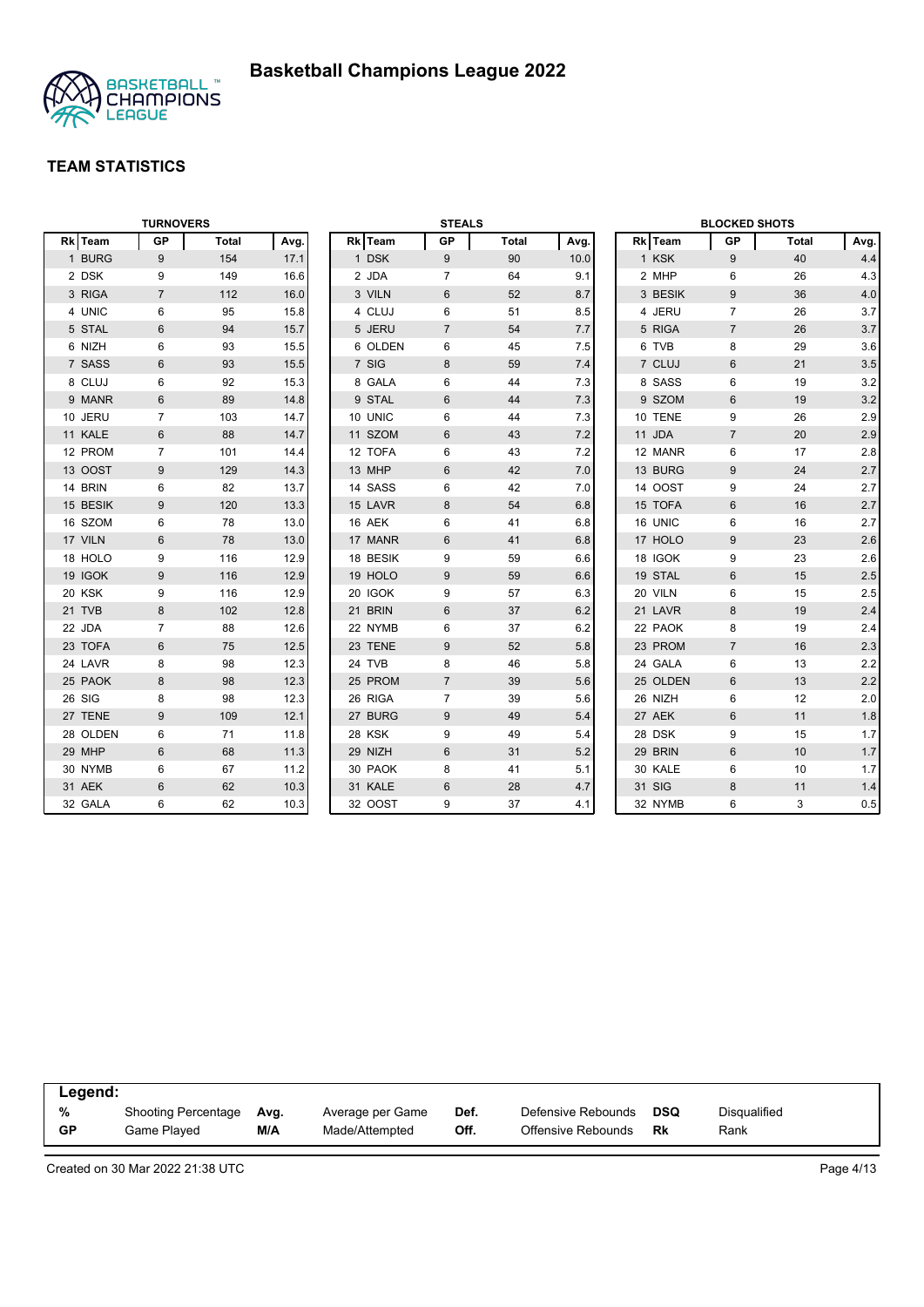

| <b>TOTAL FIELD GOALS MADE</b> |                |     |      | 2-POINT FIELD GOALS MADE<br>Rk Team |               |                |       |      | <b>3-POINT FIELD GOALS MADE</b> |          |                |       |         |
|-------------------------------|----------------|-----|------|-------------------------------------|---------------|----------------|-------|------|---------------------------------|----------|----------------|-------|---------|
| Rk Team                       | <b>GP</b>      | M/A | Avg. |                                     |               | GP             | Total | Avg. |                                 | Rk Team  | <b>GP</b>      | Total | Avg.    |
| 1 MHP                         | 6              | 181 | 30.2 |                                     | 1 OLDEN       | 6              | 137   | 22.8 |                                 | 1 GALA   | 6              | 75    | 12.5    |
| 2 SIG                         | 8              | 238 | 29.8 |                                     | 2 SZOM        | 6              | 135   | 22.5 |                                 | 2 RIGA   | $\overline{7}$ | 80    | 11.4    |
| 3 OOST                        | 9              | 267 | 29.7 |                                     | 3 JDA         | $\overline{7}$ | 156   | 22.3 |                                 | 3 TVB    | 8              | 87    | 10.9    |
| 4 JDA                         | $\overline{7}$ | 207 | 29.6 |                                     | 4 BESIK       | 9              | 195   | 21.7 |                                 | 4 KALE   | 6              | 65    | 10.8    |
| 5 TVB                         | 8              | 236 | 29.5 |                                     | 5 DSK         | 9              | 192   | 21.3 |                                 | 5 NYMB   | 6              | 65    | 10.8    |
| 6 CLUJ                        | 6              | 177 | 29.5 |                                     | 6 IGOK        | 9              | 192   | 21.3 |                                 | 6 JERU   | $\overline{7}$ | 75    | 10.7    |
| 7 UNIC                        | 6              | 177 | 29.5 |                                     | 7 MHP         | 6              | 126   | 21.0 |                                 | 7 BURG   | 9              | 95    | 10.6    |
| 8 BRIN                        | 6              | 175 | 29.2 |                                     | 8 OOST        | 9              | 188   | 20.9 |                                 | 8 UNIC   | 6              | 60    | 10.0    |
| 9 IGOK                        | 9              | 262 | 29.1 |                                     | 9 VILN        | 6              | 120   | 20.0 |                                 | 9 SIG    | 8              | 79    | 9.9     |
| 10 SZOM                       | 6              | 174 | 29.0 | 10 SIG                              |               | 8              | 159   | 19.9 |                                 | 10 TENE  | 9              | 88    | 9.8     |
| 11 GALA                       | 6              | 173 | 28.8 |                                     | <b>11 KSK</b> | 9              | 178   | 19.8 |                                 | 11 CLUJ  | $6\phantom{1}$ | 58    | 9.7     |
| 12 NYMB                       | 6              | 172 | 28.7 |                                     | 12 BRIN       | 6              | 119   | 19.8 |                                 | 12 PROM  | $\overline{7}$ | 67    | 9.6     |
| 13 TOFA                       | 6              | 172 | 28.7 |                                     | 13 CLUJ       | 6              | 119   | 19.8 |                                 | 13 BRIN  | $6\phantom{1}$ | 56    | 9.3     |
| 14 BESIK                      | 9              | 257 | 28.6 |                                     | 14 TOFA       | 6              | 119   | 19.8 |                                 | 14 MANR  | 6              | 55    | 9.2     |
| 15 TENE                       | 9              | 254 | 28.2 |                                     | 15 LAVR       | 8              | 156   | 19.5 |                                 | 15 MHP   | 6              | 55    | 9.2     |
| 16 DSK                        | 9              | 253 | 28.1 |                                     | 16 UNIC       | 6              | 117   | 19.5 |                                 | 16 HOLO  | 9              | 82    | 9.1     |
| 17 PROM                       | $\overline{7}$ | 197 | 28.1 |                                     | 17 AEK        | 6              | 113   | 18.8 |                                 | 17 PAOK  | 8              | 73    | 9.1     |
| 18 KSK                        | 9              | 251 | 27.9 |                                     | 18 TVB        | 8              | 149   | 18.6 |                                 | 18 STAL  | 6              | 54    | 9.0     |
| 19 JERU                       | $\overline{7}$ | 195 | 27.9 |                                     | 19 PROM       | $\overline{7}$ | 130   | 18.6 |                                 | 19 OOST  | 9              | 79    | 8.8     |
| 20 BURG                       | 9              | 249 | 27.7 |                                     | 20 MANR       | 6              | 111   | 18.5 |                                 | 20 TOFA  | 6              | 53    | 8.8     |
| 21 MANR                       | 6              | 166 | 27.7 |                                     | 21 TENE       | 9              | 166   | 18.4 |                                 | 21 AEK   | 6              | 52    | 8.7     |
| 22 RIGA                       | 7              | 193 | 27.6 |                                     | 22 HOLO       | 9              | 164   | 18.2 |                                 | 22 NIZH  | 6              | 51    | 8.5     |
| 23 AEK                        | 6              | 165 | 27.5 |                                     | 23 NYMB       | 6              | 107   | 17.8 |                                 | 23 KSK   | $9\,$          | 73    | 8.1     |
| 24 VILN                       | 6              | 165 | 27.5 |                                     | 24 NIZH       | 6              | 104   | 17.3 |                                 | 24 IGOK  | 9              | 70    | 7.8     |
| 25 HOLO                       | 9              | 246 | 27.3 |                                     | 25 BURG       | 9              | 154   | 17.1 |                                 | 25 SASS  | 6              | 46    | 7.7     |
| 26 OLDEN                      | 6              | 164 | 27.3 |                                     | 26 PAOK       | 8              | 137   | 17.1 |                                 | 26 VILN  | $\,6\,$        | 45    | 7.5     |
| 27 KALE                       | 6              | 160 | 26.7 |                                     | 27 JERU       | $\overline{7}$ | 120   | 17.1 |                                 | 27 JDA   | $\overline{7}$ | 51    | 7.3     |
| 28 LAVR                       | 8              | 210 | 26.3 |                                     | 28 SASS       | 6              | 102   | 17.0 |                                 | 28 BESIK | 9              | 62    | 6.9     |
| 29 PAOK                       | 8              | 210 | 26.3 |                                     | 29 GALA       | 6              | 98    | 16.3 |                                 | 29 DSK   | 9              | 61    | 6.8     |
| 30 NIZH                       | 6              | 155 | 25.8 |                                     | 30 RIGA       | $\overline{7}$ | 113   | 16.1 |                                 | 30 LAVR  | 8              | 54    | 6.8     |
| 31 STAL                       | 6              | 150 | 25.0 |                                     | 31 STAL       | $6\phantom{1}$ | 96    | 16.0 |                                 | 31 SZOM  | $6\phantom{1}$ | 39    | $6.5\,$ |
| 32 SASS                       | 6              | 148 | 24.7 |                                     | 32 KALE       | 6              | 95    | 15.8 |                                 | 32 OLDEN | 6              | 27    | 4.5     |

| Legend: |                            |      |                  |      |                    |     |              |  |
|---------|----------------------------|------|------------------|------|--------------------|-----|--------------|--|
| %       | <b>Shooting Percentage</b> | Avg. | Average per Game | Def. | Defensive Rebounds | DSQ | Disqualified |  |
| GP      | Game Played                | M/A  | Made/Attempted   | Off. | Offensive Rebounds | Rk  | Rank         |  |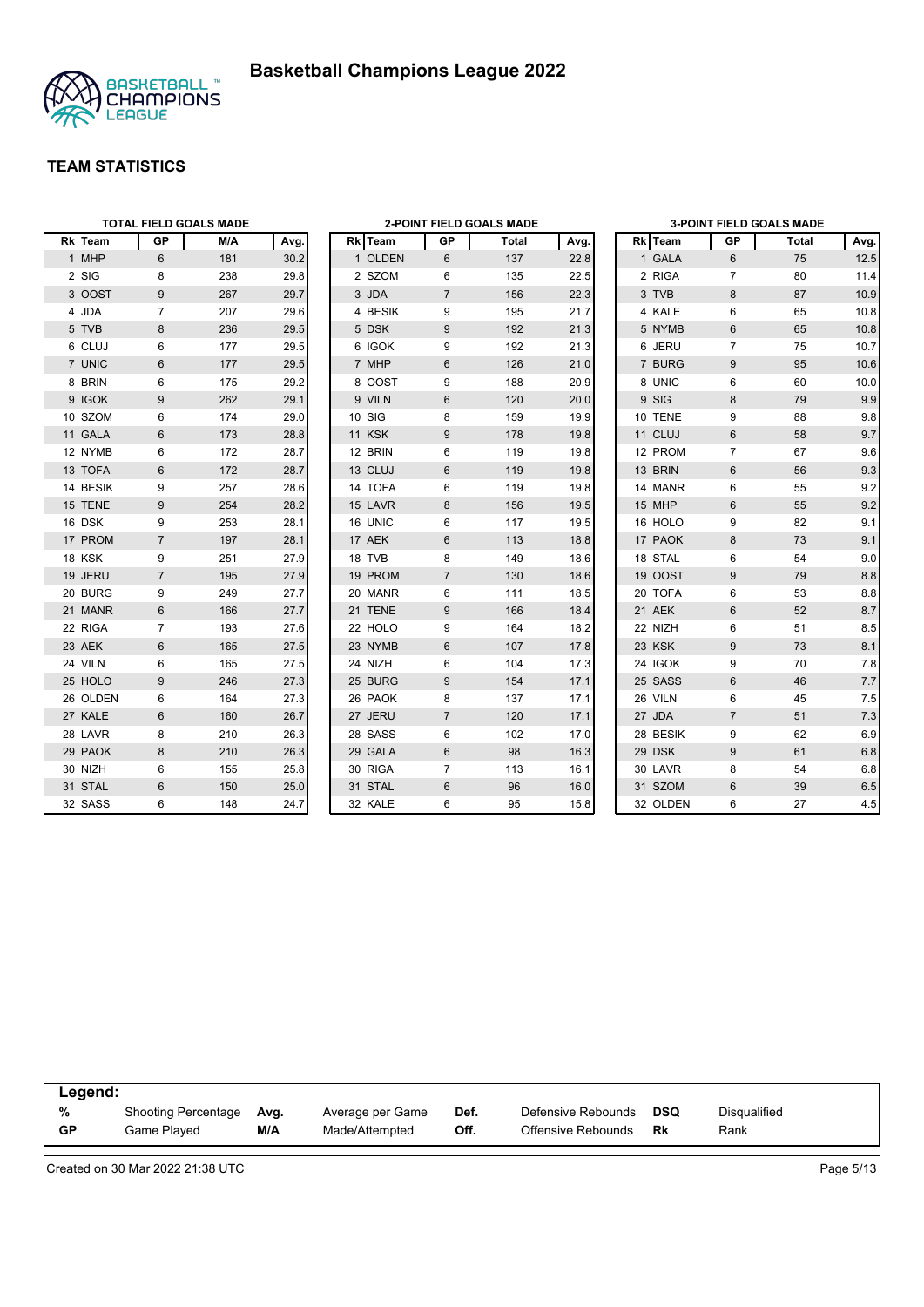



|          | <b>FREE THROWS MADE</b> |       |      | <b>TOTAL FIELD GOALS ATTEMPTS</b> |           |                |       | <b>2-POINT FIELD GOALS ATTEMPTS</b> |  |         |                |       |      |
|----------|-------------------------|-------|------|-----------------------------------|-----------|----------------|-------|-------------------------------------|--|---------|----------------|-------|------|
| Rk Team  | GP                      | Total | Avg. |                                   | Rk   Team | GP             | Total | Avg.                                |  | Rk Team | GP             | Total | Avg. |
| 1 CLUJ   | 6                       | 111   | 18.5 |                                   | 1 NYMB    | 6              | 420   | 70.0                                |  | 1 SZOM  | 6              | 278   | 46.3 |
| 2 GALA   | 6                       | 104   | 17.3 |                                   | 2 MHP     | 6              | 408   | 68.0                                |  | 2 OLDEN | 6              | 263   | 43.8 |
| 3 MANR   | 6                       | 100   | 16.7 |                                   | 3 PROM    | $\overline{7}$ | 461   | 65.9                                |  | 3 MHP   | 6              | 261   | 43.5 |
| 4 VILN   | 6                       | 100   | 16.7 |                                   | 4 VILN    | 6              | 395   | 65.8                                |  | 4 BESIK | 9              | 367   | 40.8 |
| 5 NIZH   | 6                       | 98    | 16.3 |                                   | 5 JERU    | $\overline{7}$ | 455   | 65.0                                |  | 5 IGOK  | 9              | 365   | 40.6 |
| 6 OOST   | 9                       | 143   | 15.9 |                                   | 6 AEK     | 6              | 390   | 65.0                                |  | 6 VILN  | 6              | 241   | 40.2 |
| 7 OLDEN  | 6                       | 95    | 15.8 |                                   | 7 GALA    | $6\phantom{1}$ | 389   | 64.8                                |  | 7 JDA   | $\overline{7}$ | 280   | 40.0 |
| 8 STAL   | 6                       | 95    | 15.8 |                                   | 8 SZOM    | 6              | 388   | 64.7                                |  | 8 DSK   | 9              | 356   | 39.6 |
| 9 HOLO   | 9                       | 138   | 15.3 |                                   | 9 MANR    | 6              | 383   | 63.8                                |  | 9 PROM  | $\overline{7}$ | 276   | 39.4 |
| 10 SIG   | 8                       | 121   | 15.1 |                                   | 10 IGOK   | 9              | 572   | 63.6                                |  | 10 SIG  | 8              | 311   | 38.9 |
| 11 DSK   | 9                       | 135   | 15.0 |                                   | 11 JDA    | $\overline{7}$ | 444   | 63.4                                |  | 11 NYMB | 6              | 230   | 38.3 |
| 12 JERU  | $\overline{7}$          | 105   | 15.0 |                                   | 12 SIG    | 8              | 503   | 62.9                                |  | 12 KSK  | 9              | 344   | 38.2 |
| 13 AEK   | 6                       | 89    | 14.8 |                                   | 13 CLUJ   | $6\phantom{1}$ | 374   | 62.3                                |  | 13 OOST | 9              | 334   | 37.1 |
| 14 TOFA  | 6                       | 86    | 14.3 |                                   | 14 STAL   | 6              | 373   | 62.2                                |  | 14 LAVR | 8              | 296   | 37.0 |
| 15 PAOK  | 8                       | 106   | 13.3 |                                   | 15 KSK    | 9              | 559   | 62.1                                |  | 15 AEK  | $6\phantom{1}$ | 221   | 36.8 |
| 16 SASS  | 6                       | 79    | 13.2 |                                   | 16 BRIN   | 6              | 372   | 62.0                                |  | 16 SASS | 6              | 221   | 36.8 |
| 17 KALE  | 6                       | 78    | 13.0 |                                   | 17 TVB    | 8              | 495   | 61.9                                |  | 17 PAOK | 8              | 292   | 36.5 |
| 18 MHP   | 6                       | 77    | 12.8 |                                   | 18 OLDEN  | 6              | 370   | 61.7                                |  | 18 TOFA | $\,6\,$        | 216   | 36.0 |
| 19 TVB   | 8                       | 101   | 12.6 |                                   | 19 DSK    | 9              | 554   | 61.6                                |  | 19 TVB  | 8              | 283   | 35.4 |
| 20 BURG  | 9                       | 111   | 12.3 |                                   | 20 BESIK  | 9              | 553   | 61.4                                |  | 20 BRIN | 6              | 210   | 35.0 |
| 21 SZOM  | 6                       | 74    | 12.3 |                                   | 21 PAOK   | 8              | 489   | 61.1                                |  | 21 JERU | $\overline{7}$ | 239   | 34.1 |
| 22 TENE  | 9                       | 110   | 12.2 |                                   | 22 KALE   | 6              | 365   | 60.8                                |  | 22 CLUJ | 6              | 203   | 33.8 |
| 23 NYMB  | 6                       | 72    | 12.0 |                                   | 23 SASS   | $6\phantom{1}$ | 364   | 60.7                                |  | 23 HOLO | 9              | 302   | 33.6 |
| 24 BESIK | 9                       | 106   | 11.8 |                                   | 24 TOFA   | 6              | 364   | 60.7                                |  | 24 NIZH | 6              | 199   | 33.2 |
| 25 KSK   | 9                       | 106   | 11.8 |                                   | 25 HOLO   | 9              | 541   | 60.1                                |  | 25 STAL | $6\phantom{1}$ | 198   | 33.0 |
| 26 LAVR  | 8                       | 87    | 10.9 |                                   | 26 LAVR   | 8              | 481   | 60.1                                |  | 26 GALA | 6              | 196   | 32.7 |
| 27 RIGA  | $\overline{7}$          | 74    | 10.6 |                                   | 27 NIZH   | 6              | 357   | 59.5                                |  | 27 MANR | 6              | 196   | 32.7 |
| 28 IGOK  | 9                       | 94    | 10.4 |                                   | 28 RIGA   | $\overline{7}$ | 415   | 59.3                                |  | 28 TENE | 9              | 293   | 32.6 |
| 29 PROM  | $\overline{7}$          | 68    | 9.7  |                                   | 29 TENE   | 9              | 532   | 59.1                                |  | 29 UNIC | 6              | 195   | 32.5 |
| 30 BRIN  | 6                       | 58    | 9.7  |                                   | 30 UNIC   | 6              | 352   | 58.7                                |  | 30 KALE | 6              | 187   | 31.2 |
| 31 UNIC  | 6                       | 53    | 8.8  |                                   | 31 OOST   | 9              | 523   | 58.1                                |  | 31 BURG | 9              | 279   | 31.0 |
| 32 JDA   | $\overline{7}$          | 61    | 8.7  |                                   | 32 BURG   | 9              | 522   | 58.0                                |  | 32 RIGA | $\overline{7}$ | 206   | 29.4 |

| Legend: |                            |      |                  |      |                    |     |              |
|---------|----------------------------|------|------------------|------|--------------------|-----|--------------|
| %       | <b>Shooting Percentage</b> | Ava. | Average per Game | Def. | Defensive Rebounds | DSQ | Disqualified |
| GP      | Game Plaved                | M/A  | Made/Attempted   | Off. | Offensive Rebounds | Rk  | Rank         |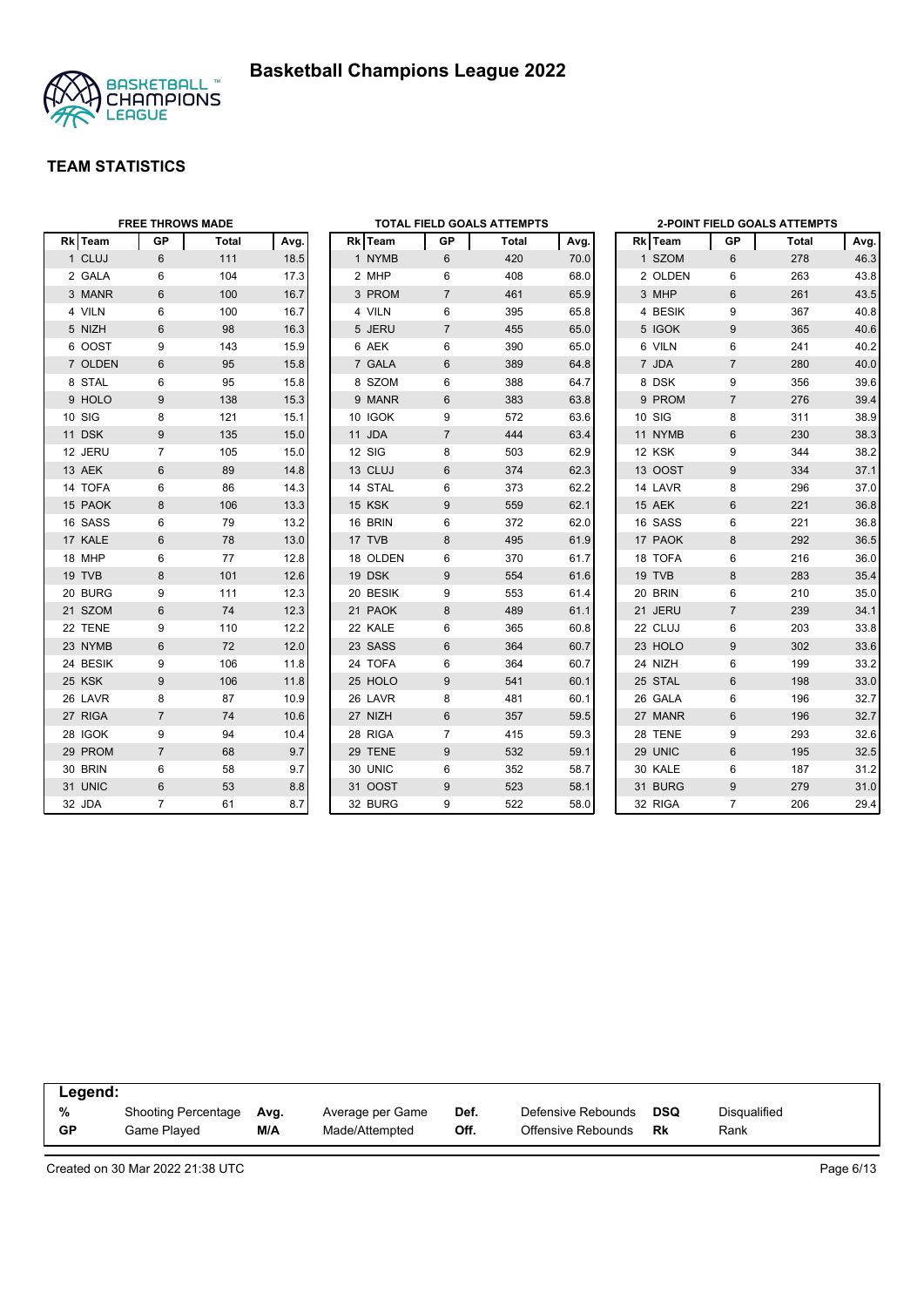

|                | <b>3-POINT FIELD GOALS ATTEMPTS</b> |       |      |  |                |                | <b>FREE THROWS ATTEMPTS</b> |      |          | <b>OFFENSIVE REBOUNDS</b> |       |      |  |
|----------------|-------------------------------------|-------|------|--|----------------|----------------|-----------------------------|------|----------|---------------------------|-------|------|--|
| <b>Rk</b> Team | GP                                  | Total | Avg. |  | <b>Rk</b> Team | GP             | Total                       | Avg. | Rk Team  | GP                        | Total | Avg. |  |
| 1 GALA         | 6                                   | 193   | 32.2 |  | 1 CLUJ         | 6              | 168                         | 28.0 | 1 MHP    | 6                         | 88    | 14.7 |  |
| 2 NYMB         | 6                                   | 190   | 31.7 |  | 2 MANR         | 6              | 132                         | 22.0 | 2 VILN   | 6                         | 81    | 13.5 |  |
| 3 MANR         | 6                                   | 187   | 31.2 |  | 3 JERU         | $\overline{7}$ | 149                         | 21.3 | 3 SZOM   | 6                         | 79    | 13.2 |  |
| 4 JERU         | $\overline{7}$                      | 216   | 30.9 |  | 4 NIZH         | 6              | 127                         | 21.2 | 4 PROM   | $\overline{7}$            | 87    | 12.4 |  |
| 5 RIGA         | $\overline{7}$                      | 209   | 29.9 |  | 5 OOST         | 9              | 189                         | 21.0 | 5 DSK    | 9                         | 111   | 12.3 |  |
| 6 KALE         | 6                                   | 178   | 29.7 |  | 6 OLDEN        | 6              | 126                         | 21.0 | 6 IGOK   | 9                         | 111   | 12.3 |  |
| 7 STAL         | 6                                   | 175   | 29.2 |  | 7 AEK          | 6              | 125                         | 20.8 | 7 KSK    | 9                         | 111   | 12.3 |  |
| 8 CLUJ         | 6                                   | 171   | 28.5 |  | 8 VILN         | 6              | 125                         | 20.8 | 8 SIG    | 8                         | 98    | 12.3 |  |
| 9 AEK          | $6\phantom{1}$                      | 169   | 28.2 |  | 9 SIG          | 8              | 164                         | 20.5 | 9 CLUJ   | $6\phantom{1}$            | 74    | 12.3 |  |
| 10 BURG        | 9                                   | 243   | 27.0 |  | 10 GALA        | 6              | 122                         | 20.3 | 10 NIZH  | 6                         | 73    | 12.2 |  |
| 11 BRIN        | $6\phantom{1}$                      | 162   | 27.0 |  | 11 STAL        | 6              | 122                         | 20.3 | 11 NYMB  | 6                         | 71    | 11.8 |  |
| 12 HOLO        | 9                                   | 239   | 26.6 |  | 12 HOLO        | 9              | 180                         | 20.0 | 12 JERU  | $\overline{7}$            | 81    | 11.6 |  |
| 13 TENE        | 9                                   | 239   | 26.6 |  | 13 DSK         | 9              | 172                         | 19.1 | 13 MANR  | $6\phantom{1}$            | 67    | 11.2 |  |
| 14 TVB         | 8                                   | 212   | 26.5 |  | 14 TOFA        | 6              | 113                         | 18.8 | 14 STAL  | 6                         | 67    | 11.2 |  |
| 15 PROM        | $\overline{7}$                      | 185   | 26.4 |  | 15 PAOK        | 8              | 147                         | 18.4 | 15 JDA   | $\overline{7}$            | 78    | 11.1 |  |
| 16 NIZH        | 6                                   | 158   | 26.3 |  | 16 TENE        | 9              | 160                         | 17.8 | 16 TVB   | 8                         | 83    | 10.4 |  |
| 17 UNIC        | 6                                   | 157   | 26.2 |  | 17 SASS        | 6              | 106                         | 17.7 | 17 AEK   | 6                         | 62    | 10.3 |  |
| 18 VILN        | 6                                   | 154   | 25.7 |  | 18 KALE        | 6              | 105                         | 17.5 | 18 GALA  | 6                         | 62    | 10.3 |  |
| 19 TOFA        | 6                                   | 148   | 24.7 |  | 19 SZOM        | 6              | 105                         | 17.5 | 19 TOFA  | 6                         | 61    | 10.2 |  |
| 20 PAOK        | 8                                   | 197   | 24.6 |  | 20 IGOK        | 9              | 151                         | 16.8 | 20 RIGA  | $\overline{7}$            | 70    | 10.0 |  |
| 21 MHP         | 6                                   | 147   | 24.5 |  | 21 MHP         | 6              | 98                          | 16.3 | 21 OLDEN | 6                         | 60    | 10.0 |  |
| 22 SIG         | 8                                   | 192   | 24.0 |  | 22 KSK         | 9              | 144                         | 16.0 | 22 SASS  | 6                         | 60    | 10.0 |  |
| 23 KSK         | 9                                   | 215   | 23.9 |  | 23 TVB         | 8              | 128                         | 16.0 | 23 BESIK | 9                         | 88    | 9.8  |  |
| 24 SASS        | 6                                   | 143   | 23.8 |  | 24 BURG        | 9              | 140                         | 15.6 | 24 BURG  | 9                         | 88    | 9.8  |  |
| 25 JDA         | $\overline{7}$                      | 164   | 23.4 |  | 25 RIGA        | $\overline{7}$ | 109                         | 15.6 | 25 KALE  | $6\phantom{1}$            | 57    | 9.5  |  |
| 26 LAVR        | 8                                   | 185   | 23.1 |  | 26 BESIK       | 9              | 137                         | 15.2 | 26 HOLO  | 9                         | 84    | 9.3  |  |
| 27 IGOK        | 9                                   | 207   | 23.0 |  | 27 LAVR        | 8              | 120                         | 15.0 | 27 TENE  | 9                         | 83    | 9.2  |  |
| 28 DSK         | 9                                   | 198   | 22.0 |  | 28 BRIN        | 6              | 89                          | 14.8 | 28 UNIC  | 6                         | 55    | 9.2  |  |
| 29 OOST        | 9                                   | 189   | 21.0 |  | 29 NYMB        | 6              | 85                          | 14.2 | 29 OOST  | 9                         | 82    | 9.1  |  |
| 30 BESIK       | 9                                   | 186   | 20.7 |  | 30 JDA         | $\overline{7}$ | 90                          | 12.9 | 30 PAOK  | 8                         | 73    | 9.1  |  |
| 31 SZOM        | $6\phantom{1}$                      | 110   | 18.3 |  | 31 PROM        | $\overline{7}$ | 90                          | 12.9 | 31 LAVR  | 8                         | 68    | 8.5  |  |
| 32 OLDEN       | 6                                   | 107   | 17.8 |  | 32 UNIC        | 6              | 70                          | 11.7 | 32 BRIN  | 6                         | 43    | 7.2  |  |

|           | Legend:             |      |                  |      |                    |     |                     |  |  |  |  |
|-----------|---------------------|------|------------------|------|--------------------|-----|---------------------|--|--|--|--|
| %         | Shooting Percentage | Ava. | Average per Game | Def. | Defensive Rebounds | DSQ | <b>Disqualified</b> |  |  |  |  |
| <b>GP</b> | Game Played         | M/A  | Made/Attempted   | Off. | Offensive Rebounds | Rk  | Rank                |  |  |  |  |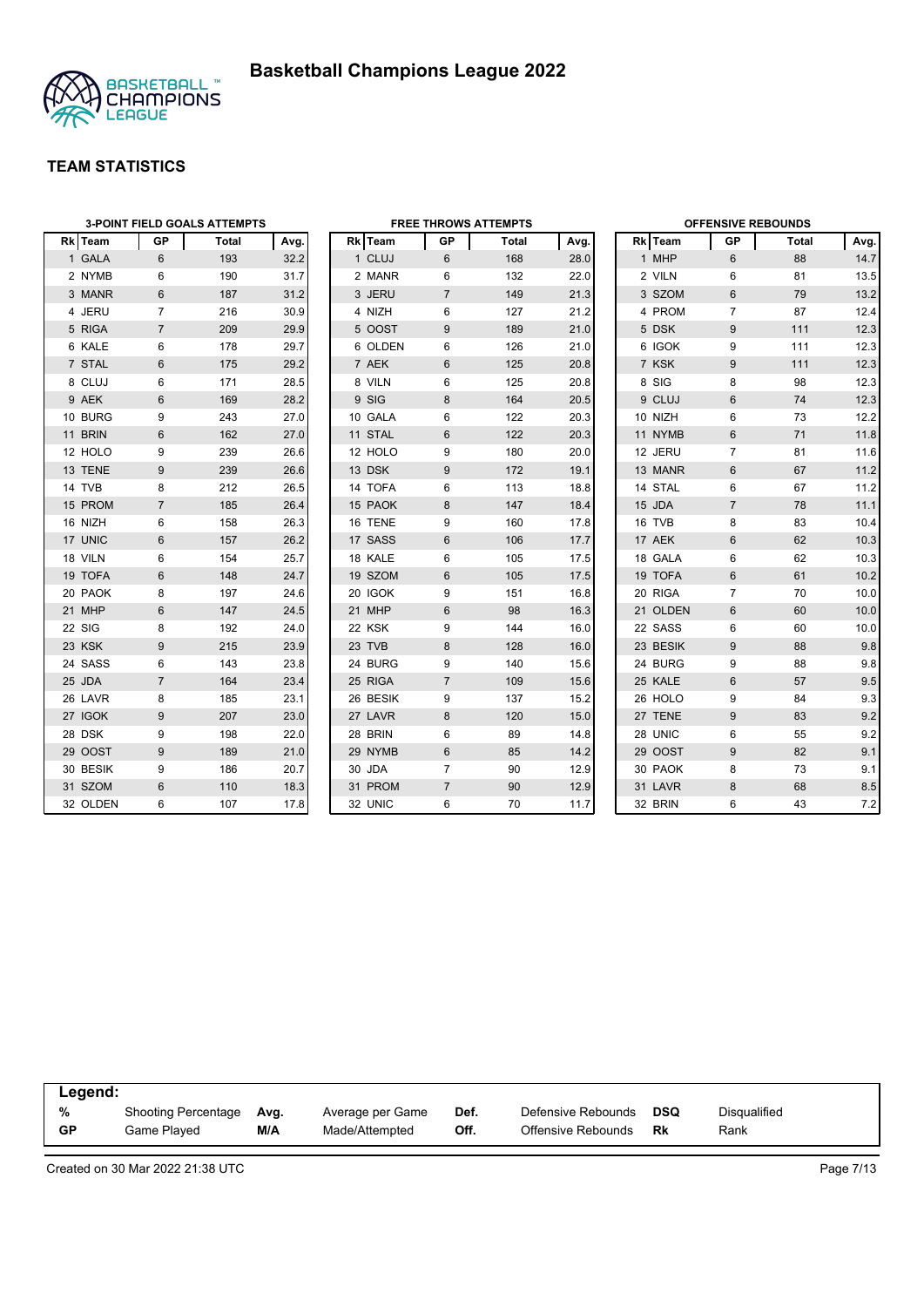



|          | <b>DEFENSIVE REBOUNDS</b> |       |      |  |          | <b>ALLOWED FIELD GOALS</b> |       |      | ALLOWED 2-POINT FIELD GOALS |                |       |      |
|----------|---------------------------|-------|------|--|----------|----------------------------|-------|------|-----------------------------|----------------|-------|------|
| Rk Team  | <b>GP</b>                 | Total | Avg. |  | Rk Team  | GP                         | Total | Avg. | Rk Team                     | GP             | Total | Avg. |
| 1 JERU   | $\overline{7}$            | 208   | 29.7 |  | 1 SASS   | 6                          | 197   | 32.8 | 1 SASS                      | 6              | 143   | 23.8 |
| 2 MANR   | 6                         | 169   | 28.2 |  | 2 AEK    | 6                          | 190   | 31.7 | 2 VILN                      | 6              | 138   | 23.0 |
| 3 PROM   | $\overline{7}$            | 195   | 27.9 |  | 3 NIZH   | 6                          | 184   | 30.7 | 3 UNIC                      | 6              | 135   | 22.5 |
| 4 SZOM   | 6                         | 165   | 27.5 |  | 4 CLUJ   | 6                          | 181   | 30.2 | 4 BURG                      | 9              | 197   | 21.9 |
| 5 TVB    | 8                         | 218   | 27.3 |  | 5 KALE   | 6                          | 181   | 30.2 | 5 NIZH                      | 6              | 130   | 21.7 |
| 6 NYMB   | 6                         | 159   | 26.5 |  | 6 NYMB   | 6                          | 179   | 29.8 | 6 NYMB                      | 6              | 127   | 21.2 |
| 7 STAL   | 6                         | 159   | 26.5 |  | 7 STAL   | $6\,$                      | 179   | 29.8 | 7 AEK                       | $6\phantom{1}$ | 126   | 21.0 |
| 8 OOST   | 9                         | 237   | 26.3 |  | 8 OLDEN  | 6                          | 177   | 29.5 | 8 STAL                      | 6              | 126   | 21.0 |
| 9 GALA   | $6\phantom{1}$            | 157   | 26.2 |  | 9 LAVR   | 8                          | 234   | 29.3 | 9 CLUJ                      | $6\phantom{1}$ | 124   | 20.7 |
| 10 TENE  | 9                         | 234   | 26.0 |  | 10 BRIN  | 6                          | 175   | 29.2 | 10 OOST                     | 9              | 185   | 20.6 |
| 11 IGOK  | 9                         | 229   | 25.4 |  | 11 VILN  | 6                          | 175   | 29.2 | 11 LAVR                     | 8              | 163   | 20.4 |
| 12 BESIK | 9                         | 227   | 25.2 |  | 12 OOST  | 9                          | 262   | 29.1 | 12 KALE                     | 6              | 122   | 20.3 |
| 13 BRIN  | $6\phantom{1}$            | 151   | 25.2 |  | 13 BURG  | 9                          | 259   | 28.8 | 13 OLDEN                    | $6\phantom{1}$ | 121   | 20.2 |
| 14 UNIC  | 6                         | 150   | 25.0 |  | 14 SIG   | 8                          | 230   | 28.8 | 14 MANR                     | 6              | 120   | 20.0 |
| 15 HOLO  | 9                         | 224   | 24.9 |  | 15 GALA  | 6                          | 171   | 28.5 | 15 TVB                      | 8              | 158   | 19.8 |
| 16 PAOK  | 8                         | 199   | 24.9 |  | 16 RIGA  | $\overline{7}$             | 197   | 28.1 | 16 BRIN                     | 6              | 119   | 19.8 |
| 17 RIGA  | $\overline{7}$            | 173   | 24.7 |  | 17 TVB   | 8                          | 224   | 28.0 | 17 SIG                      | 8              | 151   | 18.9 |
| 18 MHP   | 6                         | 145   | 24.2 |  | 18 MHP   | 6                          | 168   | 28.0 | 18 BESIK                    | 9              | 168   | 18.7 |
| 19 BURG  | 9                         | 215   | 23.9 |  | 19 PAOK  | 8                          | 222   | 27.8 | 19 DSK                      | 9              | 168   | 18.7 |
| 20 CLUJ  | 6                         | 143   | 23.8 |  | 20 IGOK  | 9                          | 247   | 27.4 | 20 HOLO                     | 9              | 165   | 18.3 |
| 21 KALE  | $6\phantom{1}$            | 143   | 23.8 |  | 21 TOFA  | 6                          | 162   | 27.0 | 21 MHP                      | $6\phantom{1}$ | 109   | 18.2 |
| 22 KSK   | 9                         | 211   | 23.4 |  | 22 BESIK | 9                          | 242   | 26.9 | 22 IGOK                     | 9              | 163   | 18.1 |
| 23 LAVR  | $\bf 8$                   | 186   | 23.3 |  | 23 DSK   | 9                          | 241   | 26.8 | 23 RIGA                     | $\overline{7}$ | 125   | 17.9 |
| 24 DSK   | 9                         | 206   | 22.9 |  | 24 PROM  | $\overline{7}$             | 187   | 26.7 | 24 TOFA                     | 6              | 106   | 17.7 |
| 25 JDA   | $\overline{7}$            | 159   | 22.7 |  | 25 MANR  | 6                          | 160   | 26.7 | 25 SZOM                     | $6\phantom{1}$ | 105   | 17.5 |
| 26 VILN  | 6                         | 135   | 22.5 |  | 26 UNIC  | 6                          | 160   | 26.7 | 26 PAOK                     | 8              | 139   | 17.4 |
| 27 SIG   | 8                         | 179   | 22.4 |  | 27 KSK   | 9                          | 238   | 26.4 | 27 TENE                     | $9\,$          | 156   | 17.3 |
| 28 NIZH  | 6                         | 133   | 22.2 |  | 28 HOLO  | 9                          | 236   | 26.2 | 28 GALA                     | 6              | 102   | 17.0 |
| 29 OLDEN | 6                         | 130   | 21.7 |  | 29 TENE  | 9                          | 236   | 26.2 | 29 PROM                     | $\overline{7}$ | 118   | 16.9 |
| 30 TOFA  | 6                         | 129   | 21.5 |  | 30 SZOM  | 6                          | 154   | 25.7 | 30 JERU                     | $\overline{7}$ | 114   | 16.3 |
| 31 AEK   | $6\phantom{1}$            | 126   | 21.0 |  | 31 JERU  | $\overline{7}$             | 177   | 25.3 | 31 KSK                      | $9\,$          | 143   | 15.9 |
| 32 SASS  | 6                         | 120   | 20.0 |  | 32 JDA   | $\overline{7}$             | 174   | 24.9 | 32 JDA                      | $\overline{7}$ | 101   | 14.4 |

|           | Legend:                    |      |                  |      |                    |            |              |  |  |  |  |
|-----------|----------------------------|------|------------------|------|--------------------|------------|--------------|--|--|--|--|
| %         | <b>Shooting Percentage</b> | Avg. | Average per Game | Def. | Defensive Rebounds | <b>DSQ</b> | Disqualified |  |  |  |  |
| <b>GP</b> | Game Played                | M/A  | Made/Attempted   | Off. | Offensive Rebounds | Rk         | Rank         |  |  |  |  |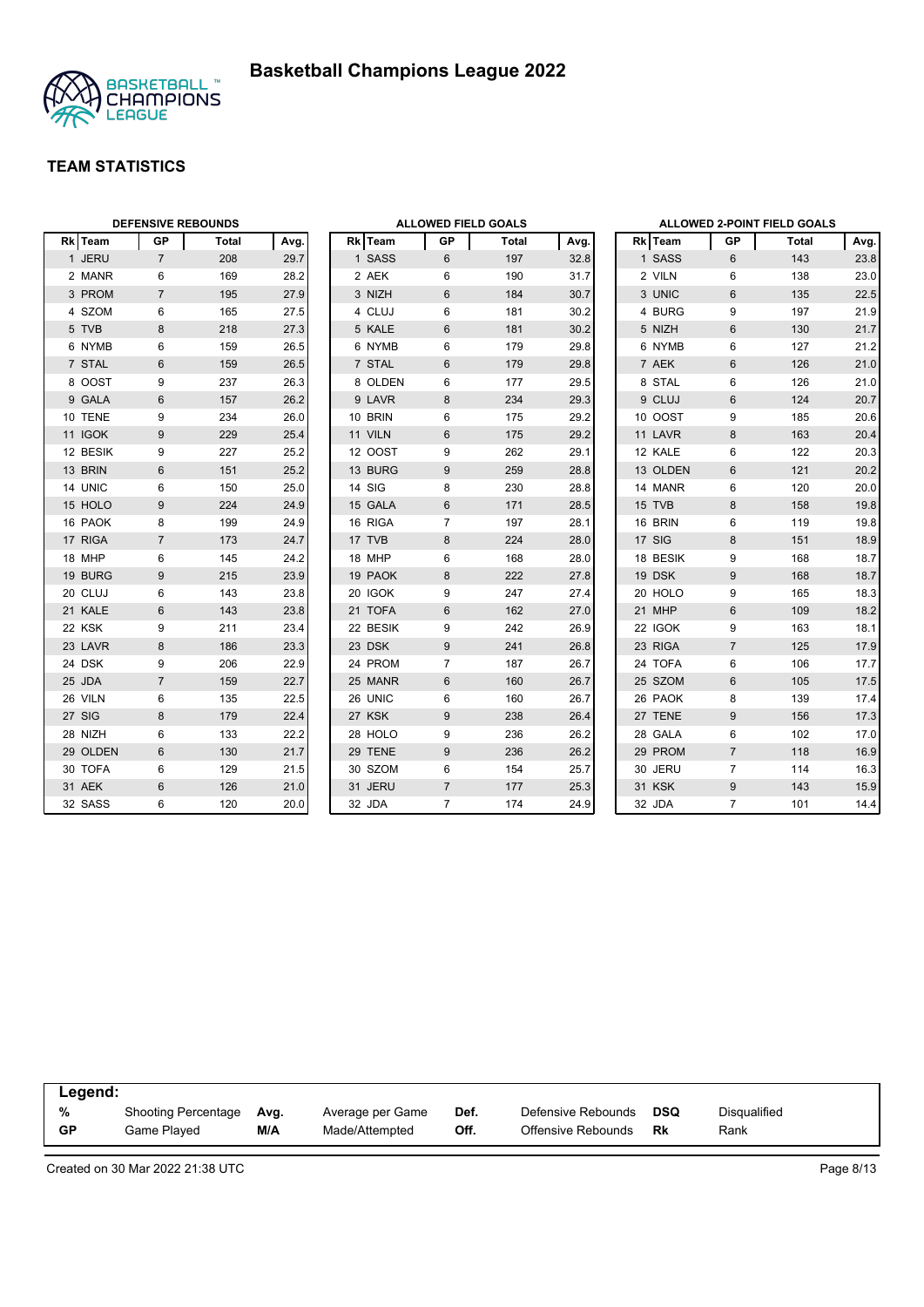

|          |                | ALLOWED 3-POINT FIELD GOALS |      | <b>ALLOWED FREE THROWS</b> |                |       |      |  | <b>ALLOWED FIELD GOALS ATTEMPTS</b> |                |       |      |
|----------|----------------|-----------------------------|------|----------------------------|----------------|-------|------|--|-------------------------------------|----------------|-------|------|
| Rk Team  | GP             | Total                       | Avg. | Rk Team                    | GP             | Total | Avg. |  | Rk Team                             | GP             | Total | Avg  |
| 1 GALA   | 6              | 69                          | 11.5 | 1 BRIN                     | 6              | 101   | 16.8 |  | 1 GALA                              | 6              | 396   | 66.0 |
| 2 AEK    | 6              | 64                          | 10.7 |                            | 2 NYMB<br>6    | 99    | 16.5 |  | 2 STAL                              | 6              | 395   | 65.8 |
| 3 KSK    | 9              | 95                          | 10.6 | 3 JERU                     | $\overline{7}$ | 114   | 16.3 |  | 3 OOST                              | 9              | 589   | 65.4 |
| 4 PAOK   | 8              | 83                          | 10.4 |                            | 4 BESIK<br>9   | 138   | 15.3 |  | 4 NYMB                              | 6              | 391   | 65.2 |
| 5 JDA    | $\overline{7}$ | 73                          | 10.4 |                            | 5 BURG<br>9    | 135   | 15.0 |  | 5 MANR                              | 6              | 389   | 64.8 |
| 6 RIGA   | $\overline{7}$ | 72                          | 10.3 | 6 KSK                      | 9              | 134   | 14.9 |  | 6 LAVR                              | 8              | 515   | 64.4 |
| 7 SIG    | 8              | 79                          | 9.9  | 7 DSK                      | 9              | 132   | 14.7 |  | 7 BURG                              | 9              | 577   | 64.1 |
| 8 PROM   | 7              | 69                          | 9.9  | 8 PAOK                     | 8              | 117   | 14.6 |  | 8 TENE                              | 9              | 577   | 64.1 |
| 9 KALE   | $6\phantom{1}$ | 59                          | 9.8  | 9 CLUJ                     | 6              | 86    | 14.3 |  | 9 JERU                              | $\overline{7}$ | 448   | 64.0 |
| 10 MHP   | 6              | 59                          | 9.8  | 10 MANR                    | 6              | 85    | 14.2 |  | 10 RIGA                             | $\overline{7}$ | 443   | 63.3 |
| 11 CLUJ  | $6\phantom{1}$ | 57                          | 9.5  | 11 SZOM                    | 6              | 85    | 14.2 |  | 11 AEK                              | 6              | 378   | 63.0 |
| 12 IGOK  | 9              | 84                          | 9.3  | 12 OOST                    | 9              | 127   | 14.1 |  | 12 KALE                             | 6              | 378   | 63.0 |
| 13 BRIN  | 6              | 56                          | 9.3  | 13 HOLO                    | 9              | 126   | 14.0 |  | 13 TVB                              | 8              | 503   | 62.9 |
| 14 OLDEN | 6              | 56                          | 9.3  | 14 TENE                    | 9              | 126   | 14.0 |  | 14 PROM                             | $\overline{7}$ | 440   | 62.9 |
| 15 TOFA  | 6              | 56                          | 9.3  | 15 TOFA                    | 6              | 83    | 13.8 |  | 15 SZOM                             | 6              | 376   | 62.7 |
| 16 JERU  | $\overline{7}$ | 63                          | 9.0  | 16 NIZH                    | 6              | 81    | 13.5 |  | 16 BESIK                            | 9              | 563   | 62.6 |
| 17 NIZH  | $6\phantom{1}$ | 54                          | 9.0  |                            | 6<br>17 OLDEN  | 81    | 13.5 |  | 17 IGOK                             | 9              | 563   | 62.6 |
| 18 SASS  | 6              | 54                          | 9.0  | 18 SIG                     | 8              | 107   | 13.4 |  | 18 CLUJ                             | 6              | 374   | 62.3 |
| 19 TENE  | 9              | 80                          | 8.9  | 19 KALE                    | 6              | 80    | 13.3 |  | 19 PAOK                             | 8              | 497   | 62.1 |
| 20 LAVR  | 8              | 71                          | 8.9  | 20 RIGA                    | $\overline{7}$ | 92    | 13.1 |  | 20 BRIN                             | 6              | 372   | 62.0 |
| 21 STAL  | 6              | 53                          | 8.8  | 21 IGOK                    | 9              | 116   | 12.9 |  | 21 SASS                             | 6              | 372   | 62.0 |
| 22 NYMB  | 6              | 52                          | 8.7  | 22 JDA                     | 7              | 89    | 12.7 |  | 22 HOLO                             | 9              | 556   | 61.8 |
| 23 OOST  | 9              | 77                          | 8.6  | 23 GALA                    | 6              | 75    | 12.5 |  | 23 MHP                              | 6              | 369   | 61.5 |
| 24 TVB   | 8              | 66                          | 8.3  | 24 PROM                    | $\overline{7}$ | 86    | 12.3 |  | 24 VILN                             | 6              | 365   | 60.8 |
| 25 BESIK | 9              | 74                          | 8.2  | 25 AEK                     | 6              | 72    | 12.0 |  | 25 KSK                              | 9              | 545   | 60.6 |
| 26 SZOM  | 6              | 49                          | 8.2  | 26 STAL                    | 6              | 72    | 12.0 |  | 26 NIZH                             | 6              | 362   | 60.3 |
| 27 DSK   | 9              | 73                          | 8.1  | 27 SASS                    | 6              | 68    | 11.3 |  | 27 UNIC                             | 6              | 359   | 59.8 |
| 28 HOLO  | 9              | 71                          | 7.9  | 28 TVB                     | 8              | 82    | 10.3 |  | 28 OLDEN                            | 6              | 358   | 59.7 |
| 29 BURG  | 9              | 62                          | 6.9  | 29 LAVR                    | 8              | 78    | 9.8  |  | 29 TOFA                             | 6              | 350   | 58.3 |
| 30 MANR  | 6              | 40                          | 6.7  | 30 UNIC                    | 6              | 58    | 9.7  |  | 30 SIG                              | 8              | 461   | 57.6 |
| 31 VILN  | 6              | 37                          | 6.2  | 31 MHP                     | 6              | 55    | 9.2  |  | 31 DSK                              | 9              | 516   | 57.3 |
| 32 UNIC  | 6              | 25                          | 4.2  | 32 VILN                    | 6              | 55    | 9.2  |  | 32 JDA                              | $\overline{7}$ | 386   | 55.1 |

|           | Legend:             |      |                  |      |                    |     |              |  |  |  |  |
|-----------|---------------------|------|------------------|------|--------------------|-----|--------------|--|--|--|--|
| %         | Shooting Percentage | Ava. | Average per Game | Def. | Defensive Rebounds | DSQ | Disgualified |  |  |  |  |
| <b>GP</b> | Game Plaved         | M/A  | Made/Attempted   | Off. | Offensive Rebounds | Rk  | Rank         |  |  |  |  |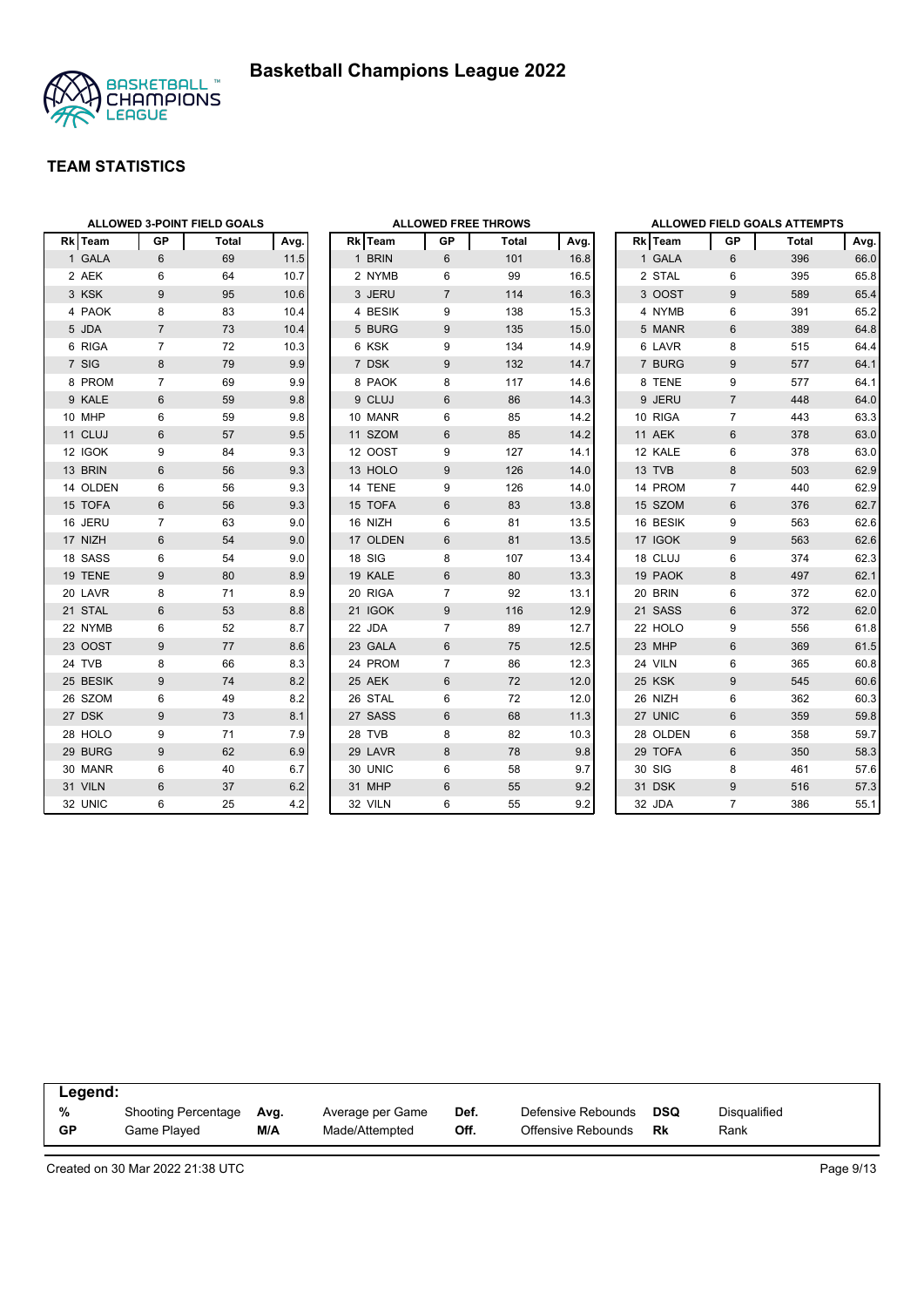



|    | Rk Team     | GP             | Total | Avg. |
|----|-------------|----------------|-------|------|
|    | 1 UNIC      | 6              | 252   | 42.0 |
|    | 2 VILN      | 6              | 249   | 41.5 |
|    | 3 NYMB      | 6              | 248   | 41.3 |
|    | 4 OOST      | 9              | 371   | 41.2 |
|    | 5 BURG      | 9              | 368   | 40.9 |
|    | 6 SASS      | 6              | 244   | 40.7 |
|    | 7 TENE      | 9              | 355   | 39.4 |
|    | 8 MANR      | 6              | 236   | 39.3 |
|    | 9 TVB       | 8              | 310   | 38.8 |
|    | 10 KALE     | 6              | 232   | 38.7 |
|    | 11 RIGA     | $\overline{7}$ | 266   | 38.0 |
|    | 12 BESIK    | 9              | 335   | 37.2 |
|    | 13 HOLO     | 9              | 334   | 37.1 |
|    | 14 LAVR     | 8              | 296   | 37.0 |
|    | 15 AEK      | 6              | 221   | 36.8 |
|    | 16 IGOK     | 9              | 330   | 36.7 |
|    | 17 CLUJ     | 6              | 219   | 36.5 |
|    | 18 NIZH     | 6              | 219   | 36.5 |
|    | 19 PROM     | $\overline{7}$ | 253   | 36.1 |
|    | 20 BRIN     | 6              | 215   | 35.8 |
|    | 21 OLDEN    | 6              | 215   | 35.8 |
|    | 22 GALA     | 6              | 212   | 35.3 |
|    | 23 MHP      | 6              | 211   | 35.2 |
|    | 24 PAOK     | 8              | 276   | 34.5 |
| 25 | <b>JERU</b> | $\overline{7}$ | 240   | 34.3 |
|    | 26 STAL     | 6              | 205   | 34.2 |
|    | 27 SZOM     | 6              | 205   | 34.2 |
|    | 28 TOFA     | 6              | 204   | 34.0 |
|    | 29 SIG      | 8              | 258   | 32.3 |
|    | 30 DSK      | 9              | 286   | 31.8 |
|    | 31 KSK      | 9              | 284   | 31.6 |
|    | 32 JDA      | 7              | 189   | 27.0 |

|              |             |                | ALLOWED 3-POINT FIELD GOAL ATTEMPTS |      |
|--------------|-------------|----------------|-------------------------------------|------|
| Rk           | Team        | <b>GP</b>      | Total                               | Avg. |
| $\mathbf{1}$ | <b>STAL</b> | 6              | 190                                 | 31.7 |
|              | 2 GALA      | 6              | 184                                 | 30.7 |
|              | 3 JERU      | $\overline{7}$ | 208                                 | 29.7 |
|              | 4 KSK       | 9              | 261                                 | 29.0 |
|              | 5 SZOM      | 6              | 171                                 | 28.5 |
|              | 6 JDA       | 7              | 197                                 | 28.1 |
|              | 7 PAOK      | 8              | 221                                 | 27.6 |
|              | 8 LAVR      | 8              | 219                                 | 27.4 |
|              | 9 PROM      | $\overline{7}$ | 187                                 | 26.7 |
|              | 10 MHP      | 6              | 158                                 | 26.3 |
| 11           | <b>AEK</b>  | 6              | 157                                 | 26.2 |
|              | 12 BRIN     | 6              | 157                                 | 26.2 |
|              | 13 IGOK     | 9              | 233                                 | 25.9 |
|              | 14 CLUJ     | 6              | 155                                 | 25.8 |
|              | 15 DSK      | 9              | 230                                 | 25.6 |
|              | 16 MANR     | 6              | 153                                 | 25.5 |
|              | 17 SIG      | 8              | 203                                 | 25.4 |
|              | 18 BESIK    | 9              | 228                                 | 25.3 |
|              | 19 RIGA     | $\overline{7}$ | 177                                 | 25.3 |
|              | 20 HOLO     | 9              | 222                                 | 24.7 |
| 21           | <b>TENE</b> | 9              | 222                                 | 24.7 |
| 22           | KALE        | 6              | 146                                 | 24.3 |
| 23           | <b>TOFA</b> | 6              | 146                                 | 24.3 |
|              | 24 OOST     | 9              | 218                                 | 24.2 |
|              | 25 TVB      | 8              | 193                                 | 24.1 |
| 26           | <b>NIZH</b> | 6              | 143                                 | 23.8 |
| 27           | <b>NYMB</b> | 6              | 143                                 | 23.8 |
|              | 28 OLDEN    | 6              | 143                                 | 23.8 |
|              | 29 BURG     | 9              | 209                                 | 23.2 |
|              | 30 SASS     | 6              | 128                                 | 21.3 |
|              | 31 VILN     | 6              | 116                                 | 19.3 |
| 32           | <b>UNIC</b> | 6              | 107                                 | 17.8 |

|   |            |                | <b>ALLOWED FREE THROWS ATTEMPTS</b> |      |
|---|------------|----------------|-------------------------------------|------|
|   | Rk Team    | <b>GP</b>      | <b>Total</b>                        | Avg. |
|   | 1 NYMB     | 6              | 134                                 | 22.3 |
|   | 2 BRIN     | 6              | 132                                 | 22.0 |
|   | 3 OOST     | 9              | 191                                 | 21.2 |
|   | 4 JERU     | 7              | 145                                 | 20.7 |
| 5 | <b>DSK</b> | 9              | 185                                 | 20.6 |
|   | 6 KSK      | 9              | 182                                 | 20.2 |
|   | 7 HOLO     | 9              | 177                                 | 19.7 |
| 8 | SZOM       | 6              | 118                                 | 19.7 |
|   | 9 BURG     | 9              | 176                                 | 19.6 |
|   | 10 CLUJ    | 6              | 116                                 | 19.3 |
|   | 11 MANR    | 6              | 114                                 | 19.0 |
|   | 12 BESIK   | 9              | 167                                 | 18.6 |
|   | 13 PAOK    | 8              | 147                                 | 18.4 |
|   | 14 STAL    | 6              | 110                                 | 18.3 |
|   | 15 TOFA    | 6              | 110                                 | 18.3 |
|   | 16 NIZH    | 6              | 109                                 | 18.2 |
|   | 17 PROM    | 7              | 126                                 | 18.0 |
|   | 18 GALA    | 6              | 108                                 | 18.0 |
|   | 19 KALE    | 6              | 108                                 | 18.0 |
|   | 20 OLDEN   | 6              | 106                                 | 17.7 |
|   | 21 SIG     | 8              | 139                                 | 17.4 |
|   | 22 TENE    | 9              | 154                                 | 17.1 |
|   | 23 RIGA    | $\overline{7}$ | 118                                 | 16.9 |
|   | 24 JDA     | 7              | 115                                 | 16.4 |
|   | 25 AEK     | 6              | 97                                  | 16.2 |
|   | 26 IGOK    | 9              | 139                                 | 15.4 |
|   | 27 TVB     | 8              | 123                                 | 15.4 |
|   | 28 SASS    | 6              | 90                                  | 15.0 |
|   | 29 UNIC    | 6              | 86                                  | 14.3 |
|   | 30 LAVR    | 8              | 108                                 | 13.5 |
|   | 31 MHP     | 6              | 80                                  | 13.3 |
|   | 32 VILN    | 6              | 78                                  | 13.0 |

|           | Legend:             |      |                  |      |                    |            |              |  |  |  |  |
|-----------|---------------------|------|------------------|------|--------------------|------------|--------------|--|--|--|--|
| %         | Shooting Percentage | Ava. | Average per Game | Def. | Defensive Rebounds | <b>DSQ</b> | Disqualified |  |  |  |  |
| <b>GP</b> | Game Plaved         | M/A  | Made/Attempted   | Off. | Offensive Rebounds | Rk         | Rank         |  |  |  |  |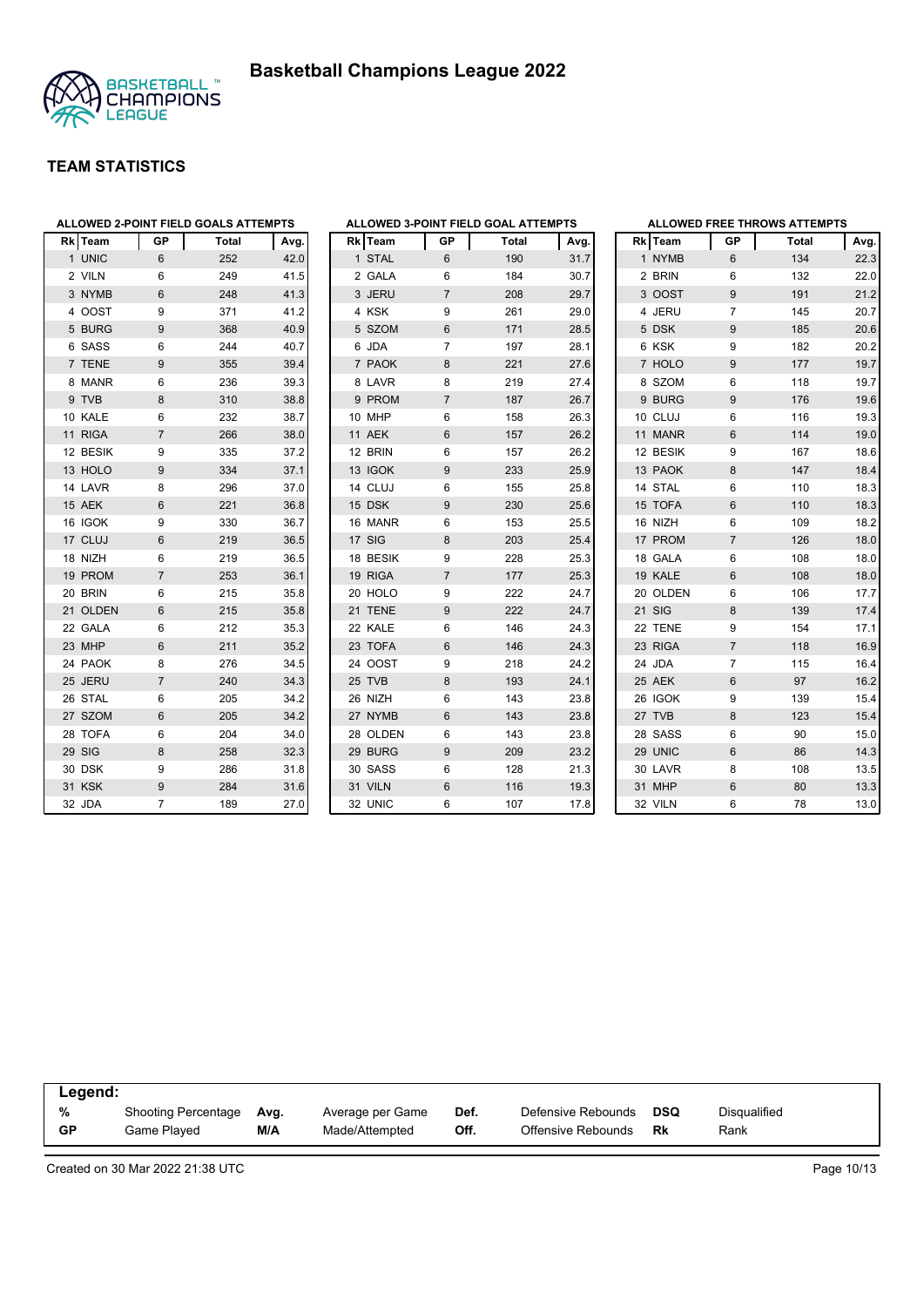

|          |                | <b>OPPONENT TOTAL FIELD GOALS %</b> |      |          |                 | <b>OPPONENT 2-POINT FIELD GOALS %</b> |      |          | <b>OPPONENT 3-POINT FIELD GOALS %</b> |        |      |  |
|----------|----------------|-------------------------------------|------|----------|-----------------|---------------------------------------|------|----------|---------------------------------------|--------|------|--|
| Rk Team  | GP             | M/A                                 | %    | Rk Team  | GP              | M/A                                   | $\%$ | Rk Team  | <b>GP</b>                             | M/A    | %    |  |
| 1 JERU   | $\overline{7}$ | 177/448                             | 39.5 | 1 TENE   | 9               | 156/355                               | 43.9 | 1 UNIC   | 6                                     | 25/107 | 23.4 |  |
| 2 TENE   | 9              | 236/577                             | 40.9 | 2 PROM   | $\overline{7}$  | 118/253                               | 46.6 | 2 MANR   | 6                                     | 40/153 | 26.1 |  |
| 3 SZOM   | 6              | 154/376                             | 41.0 | 3 RIGA   | $7\overline{ }$ | 125/266                               | 47.0 | 3 STAL   | 6                                     | 53/190 | 27.9 |  |
| 4 MANR   | 6              | 160/389                             | 41.1 | 4 JERU   | $\overline{7}$  | 114/240                               | 47.5 | 4 SZOM   | 6                                     | 49/171 | 28.7 |  |
| 5 HOLO   | 9              | 236/556                             | 42.4 | 5 GALA   | 6               | 102/212                               | 48.1 | 5 BURG   | 9                                     | 62/209 | 29.7 |  |
| 6 PROM   | $\overline{7}$ | 187/440                             | 42.5 | 6 IGOK   | 9               | 163/330                               | 49.4 | 6 JERU   | $\overline{7}$                        | 63/208 | 30.3 |  |
| 7 BESIK  | 9              | 242/563                             | 43.0 | 7 HOLO   | 9               | 165/334                               | 49.4 | 7 DSK    | 9                                     | 73/230 | 31.7 |  |
| 8 GALA   | 6              | 171/396                             | 43.2 | 8 OOST   | 9               | 185/371                               | 49.9 | 8 VILN   | 6                                     | 37/116 | 31.9 |  |
| 9 KSK    | 9              | 238/545                             | 43.7 | 9 BESIK  | 9               | 168/335                               | 50.1 | 9 HOLO   | 9                                     | 71/222 | 32.0 |  |
| 10 IGOK  | 9              | 247/563                             | 43.9 | 10 KSK   | 9               | 143/284                               | 50.4 | 10 LAVR  | 8                                     | 71/219 | 32.4 |  |
| 11 RIGA  | $\overline{7}$ | 197/443                             | 44.5 | 11 PAOK  | 8               | 139/276                               | 50.4 | 11 BESIK | 9                                     | 74/228 | 32.5 |  |
| 12 OOST  | 9              | 262/589                             | 44.5 | 12 MANR  | 6               | 120/236                               | 50.8 | 12 TVB   | 8                                     | 66/193 | 34.2 |  |
| 13 TVB   | 8              | 224/503                             | 44.5 | 13 TVB   | 8               | 158/310                               | 51.0 | 13 OOST  | 9                                     | 77/218 | 35.3 |  |
| 14 UNIC  | 6              | 160/359                             | 44.6 | 14 NYMB  | 6               | 127/248                               | 51.2 | 14 BRIN  | 6                                     | 56/157 | 35.7 |  |
| 15 PAOK  | 8              | 222/497                             | 44.7 | 15 SZOM  | 6               | 105/205                               | 51.2 | 15 TENE  | 9                                     | 80/222 | 36.0 |  |
| 16 BURG  | 9              | 259/577                             | 44.9 | 16 MHP   | 6               | 109/211                               | 51.7 | 16 IGOK  | $9\,$                                 | 84/233 | 36.1 |  |
| 17 JDA   | $\overline{7}$ | 174/386                             | 45.1 | 17 TOFA  | 6               | 106/204                               | 52.0 | 17 NYMB  | 6                                     | 52/143 | 36.4 |  |
| 18 STAL  | 6              | 179/395                             | 45.3 | 18 KALE  | 6               | 122/232                               | 52.6 | 18 KSK   | 9                                     | 95/261 | 36.4 |  |
| 19 LAVR  | 8              | 234/515                             | 45.4 | 19 JDA   | $\overline{7}$  | 101/189                               | 53.4 | 19 CLUJ  | 6                                     | 57/155 | 36.8 |  |
| 20 MHP   | 6              | 168/369                             | 45.5 | 20 BURG  | 9               | 197/368                               | 53.5 | 20 PROM  | $\overline{7}$                        | 69/187 | 36.9 |  |
| 21 NYMB  | 6              | 179/391                             | 45.8 | 21 UNIC  | 6               | 135/252                               | 53.6 | 21 JDA   | $\overline{7}$                        | 73/197 | 37.1 |  |
| 22 TOFA  | 6              | 162/350                             | 46.3 | 22 LAVR  | 8               | 163/296                               | 55.1 | 22 MHP   | 6                                     | 59/158 | 37.3 |  |
| 23 DSK   | 9              | 241/516                             | 46.7 | 23 BRIN  | 6               | 119/215                               | 55.3 | 23 GALA  | 6                                     | 69/184 | 37.5 |  |
| 24 BRIN  | 6              | 175/372                             | 47.0 | 24 VILN  | 6               | 138/249                               | 55.4 | 24 PAOK  | 8                                     | 83/221 | 37.6 |  |
| 25 KALE  | 6              | 181/378                             | 47.9 | 25 OLDEN | 6               | 121/215                               | 56.3 | 25 NIZH  | 6                                     | 54/143 | 37.8 |  |
| 26 VILN  | 6              | 175/365                             | 47.9 | 26 CLUJ  | 6               | 124/219                               | 56.6 | 26 TOFA  | 6                                     | 56/146 | 38.4 |  |
| 27 CLUJ  | 6              | 181/374                             | 48.4 | 27 AEK   | 6               | 126/221                               | 57.0 | 27 SIG   | 8                                     | 79/203 | 38.9 |  |
| 28 OLDEN | 6              | 177/358                             | 49.4 | 28 SIG   | 8               | 151/258                               | 58.5 | 28 OLDEN | 6                                     | 56/143 | 39.2 |  |
| 29 SIG   | 8              | 230/461                             | 49.9 | 29 SASS  | 6               | 143/244                               | 58.6 | 29 KALE  | 6                                     | 59/146 | 40.4 |  |
| 30 AEK   | 6              | 190/378                             | 50.3 | 30 DSK   | 9               | 168/286                               | 58.7 | 30 RIGA  | $\overline{7}$                        | 72/177 | 40.7 |  |
| 31 NIZH  | $6\phantom{1}$ | 184/362                             | 50.8 | 31 NIZH  | $6\,$           | 130/219                               | 59.4 | 31 AEK   | $6\phantom{1}$                        | 64/157 | 40.8 |  |
| 32 SASS  | 6              | 197/372                             | 53.0 | 32 STAL  | 6               | 126/205                               | 61.5 | 32 SASS  | 6                                     | 54/128 | 42.2 |  |

|    | Legend:             |      |                  |      |                    |            |              |  |  |  |  |
|----|---------------------|------|------------------|------|--------------------|------------|--------------|--|--|--|--|
| %  | Shooting Percentage | Avg. | Average per Game | Def. | Defensive Rebounds | <b>DSQ</b> | Disqualified |  |  |  |  |
| GP | Game Played         | M/A  | Made/Attempted   | Off. | Offensive Rebounds | Rk         | Rank         |  |  |  |  |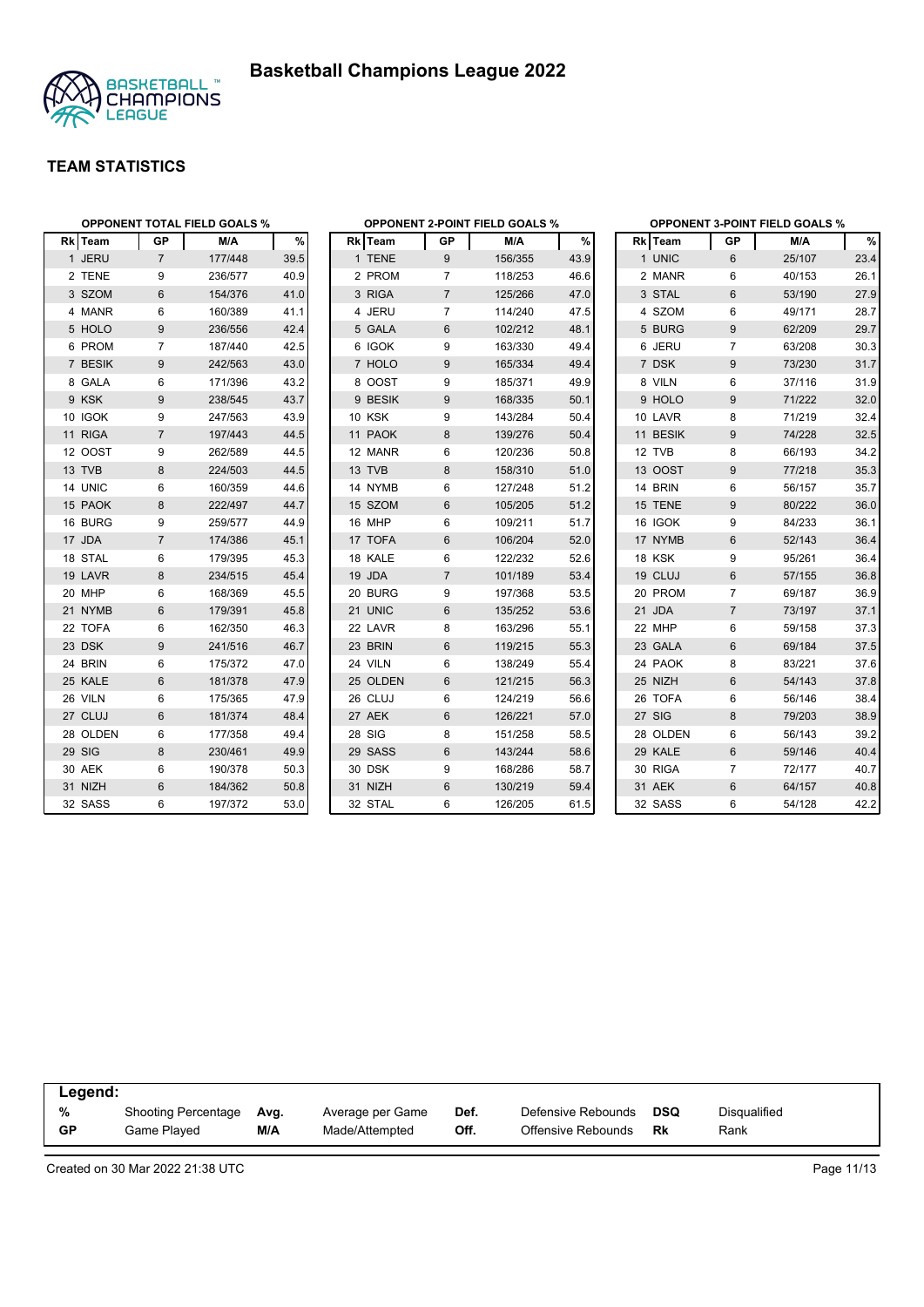



| <b>OPPONENT FREE THROWS %</b> |                  |         |      |  | <b>BENCH POINTS</b> |                |              |      | <b>FAST BREAK POINTS</b> |          |                |              |      |
|-------------------------------|------------------|---------|------|--|---------------------|----------------|--------------|------|--------------------------|----------|----------------|--------------|------|
| Rk Team                       | <b>GP</b>        | M/A     | $\%$ |  | Rk Team             | GP             | <b>Total</b> | Avg. |                          | Rk Team  | <b>GP</b>      | <b>Total</b> | Avg. |
| 1 IGOK                        | 9                | 116/139 | 83.5 |  | 1 MANR              | 6              | 252          | 42.0 |                          | 1 GALA   | 6              | 111          | 18.5 |
| 2 BESIK                       | 9                | 138/167 | 82.6 |  | 2 BURG              | 9              | 322          | 35.8 |                          | 2 NYMB   | 6              | 92           | 15.3 |
| 3 TENE                        | 9                | 126/154 | 81.8 |  | 3 JERU              | $\overline{7}$ | 250          | 35.7 |                          | 3 PROM   | $\overline{7}$ | 96           | 13.7 |
| 4 PAOK                        | 8                | 117/147 | 79.6 |  | 4 UNIC              | 6              | 206          | 34.3 |                          | 4 STAL   | 6              | 82           | 13.7 |
| 5 JERU                        | $\overline{7}$   | 114/145 | 78.6 |  | 5 TENE              | 9              | 299          | 33.2 |                          | 5 SZOM   | $\,6$          | 76           | 12.7 |
| 6 RIGA                        | $\overline{7}$   | 92/118  | 78.0 |  | 6 KALE              | 6              | 191          | 31.8 |                          | 6 BRIN   | 6              | 70           | 11.7 |
| 7 JDA                         | $\overline{7}$   | 89/115  | 77.4 |  | 7 SZOM              | 6              | 189          | 31.5 |                          | 7 PAOK   | 8              | 92           | 11.5 |
| 8 SIG                         | 8                | 107/139 | 77.0 |  | 8 NIZH              | 6              | 185          | 30.8 |                          | 8 OLDEN  | 6              | 69           | 11.5 |
| 9 BURG                        | 9                | 135/176 | 76.7 |  | 9 RIGA              | $\overline{7}$ | 203          | 29.0 |                          | 9 MANR   | 6              | 68           | 11.3 |
| 10 BRIN                       | 6                | 101/132 | 76.5 |  | 10 SIG              | 8              | 229          | 28.6 |                          | 10 MHP   | 6              | 65           | 10.8 |
| 11 OLDEN                      | 6                | 81/106  | 76.4 |  | 11 BRIN             | 6              | 168          | 28.0 |                          | 11 SASS  | $6\phantom{1}$ | 65           | 10.8 |
| 12 SASS                       | 6                | 68/90   | 75.6 |  | 12 MHP              | 6              | 167          | 27.8 |                          | 12 TOFA  | 6              | 65           | 10.8 |
| 13 TOFA                       | 6                | 83/110  | 75.5 |  | 13 OOST             | 9              | 241          | 26.8 |                          | 13 UNIC  | $6\phantom{1}$ | 65           | 10.8 |
| 14 MANR                       | 6                | 85/114  | 74.6 |  | 14 VILN             | 6              | 161          | 26.8 |                          | 14 BURG  | 9              | 96           | 10.7 |
| 15 NIZH                       | $6\phantom{1}$   | 81/109  | 74.3 |  | 15 DSK              | 9              | 239          | 26.6 |                          | 15 TVB   | $\bf 8$        | 84           | 10.5 |
| 16 AEK                        | 6                | 72/97   | 74.2 |  | 16 IGOK             | 9              | 238          | 26.4 |                          | 16 VILN  | 6              | 62           | 10.3 |
| 17 CLUJ                       | $6\phantom{1}$   | 86/116  | 74.1 |  | 17 KSK              | 9              | 237          | 26.3 |                          | 17 IGOK  | 9              | 91           | 10.1 |
| 18 KALE                       | 6                | 80/108  | 74.1 |  | 18 PAOK             | 8              | 210          | 26.3 |                          | 18 CLUJ  | 6              | 59           | 9.8  |
| 19 NYMB                       | 6                | 99/134  | 73.9 |  | 19 OLDEN            | 6              | 146          | 24.3 |                          | 19 DSK   | 9              | 87           | 9.7  |
| 20 KSK                        | 9                | 134/182 | 73.6 |  | 20 NYMB             | 6              | 145          | 24.2 |                          | 20 BESIK | 9              | 85           | 9.4  |
| 21 LAVR                       | 8                | 78/108  | 72.2 |  | 21 SASS             | 6              | 145          | 24.2 |                          | 21 RIGA  | $\overline{7}$ | 62           | 8.9  |
| 22 SZOM                       | 6                | 85/118  | 72.0 |  | 22 PROM             | $\overline{7}$ | 169          | 24.1 |                          | 22 JDA   | $\overline{7}$ | 61           | 8.7  |
| 23 DSK                        | $\boldsymbol{9}$ | 132/185 | 71.4 |  | 23 HOLO             | 9              | 211          | 23.4 |                          | 23 JERU  | $\overline{7}$ | 61           | 8.7  |
| 24 HOLO                       | 9                | 126/177 | 71.2 |  | 24 TOFA             | 6              | 135          | 22.5 |                          | 24 AEK   | 6              | 52           | 8.7  |
| 25 VILN                       | $6\phantom{1}$   | 55/78   | 70.5 |  | 25 CLUJ             | 6              | 134          | 22.3 |                          | 25 SIG   | 8              | 66           | 8.3  |
| 26 GALA                       | 6                | 75/108  | 69.4 |  | 26 AEK              | 6              | 130          | 21.7 |                          | 26 HOLO  | 9              | 74           | 8.2  |
| 27 MHP                        | $6\,$            | 55/80   | 68.8 |  | 27 JDA              | $\overline{7}$ | 147          | 21.0 |                          | 27 OOST  | $9\,$          | 74           | 8.2  |
| 28 PROM                       | $\overline{7}$   | 86/126  | 68.3 |  | 28 GALA             | 6              | 123          | 20.5 |                          | 28 LAVR  | 8              | 63           | 7.9  |
| 29 UNIC                       | 6                | 58/86   | 67.4 |  | 29 TVB              | 8              | 163          | 20.4 |                          | 29 TENE  | 9              | 57           | 6.3  |
| 30 TVB                        | 8                | 82/123  | 66.7 |  | 30 BESIK            | 9              | 177          | 19.7 |                          | 30 NIZH  | 6              | 36           | 6.0  |
| 31 OOST                       | 9                | 127/191 | 66.5 |  | 31 LAVR             | 8              | 154          | 19.3 |                          | 31 KSK   | 9              | 50           | 5.6  |
| 32 STAL                       | 6                | 72/110  | 65.5 |  | 32 STAL             | 6              | 106          | 17.7 |                          | 32 KALE  | 6              | 26           | 4.3  |

| Legend:   |                            |      |                  |      |                    |     |              |  |  |
|-----------|----------------------------|------|------------------|------|--------------------|-----|--------------|--|--|
| %         | <b>Shooting Percentage</b> | Avg. | Average per Game | Def. | Defensive Rebounds | DSQ | Disqualified |  |  |
| <b>GP</b> | Game Played                | M/A  | Made/Attempted   | Off. | Offensive Rebounds | Rk  | Rank         |  |  |